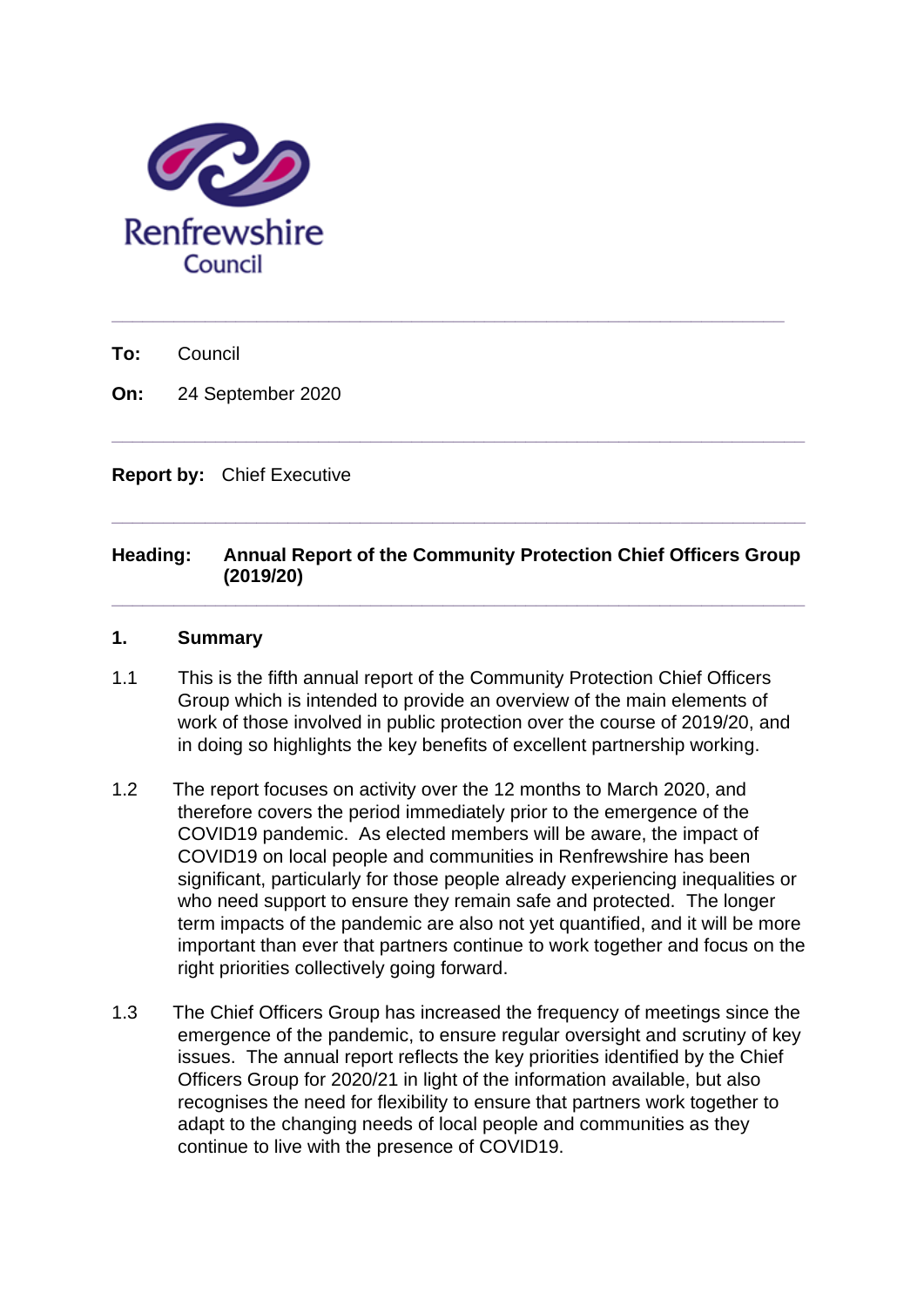# **2. Recommendations**

- 2.1 It is recommended that members note:
	- the key activities progressed during 2019/20 by the Community Protection Chief Officers Group and;

**\_\_\_\_\_\_\_\_\_\_\_\_\_\_\_\_\_\_\_\_\_\_\_\_\_\_\_\_\_\_\_\_\_\_\_\_\_\_\_\_\_\_\_\_\_\_\_\_\_\_\_\_\_\_\_\_\_\_\_\_\_\_\_\_\_\_\_**

• the identified priorities to be taken forward in partnership during 2019/20, with a specific focus on responding to the impact of COVID19 in Renfrewshire.

# **3. Background**

3.1 Renfrewshire Community Protection Chief Officers Group is responsible for leadership and strategic oversight of performance in relation to multi agency public protection practice in Renfrewshire. The Chief Officers Group has a critical role in ensuring links are made across community and public protection activity at operational, tactical and strategic levels.

\_\_\_\_\_\_\_\_\_\_\_\_\_\_\_\_\_\_\_\_\_\_\_\_\_\_\_\_\_\_\_\_\_\_\_\_\_\_\_\_\_\_\_\_\_\_\_\_\_\_\_\_\_\_\_\_\_

- 3.2 The six strategic partnerships covering the areas of public protection work, report into the Chief Officers' Group which oversees performance and ensures the provision of quality services in relation to child protection, adult protection, wider protection, offender management, alcohol and drugs, and gender based violence. These are:
	- Renfrewshire Child Protection Committee
	- Renfrewshire Adult Protection Committee
	- Multi Agency Public Protection Arrangements Strategic Oversight Group
	- Renfrewshire Alcohol and Drug Partnership
	- Renfrewshire Gender Based Violence Strategy Group
	- Community Protection Steering Group
- 3.3 The purpose of the Member Officer Group is to provide senior elected members with the opportunity to formally and regularly discharge their strategic independent scrutiny and assurance role in relation to key activity and significant developments which have implications for public protection matters in Renfrewshire. The Member Officer Group is chaired by Councillor Jacqueline Cameron.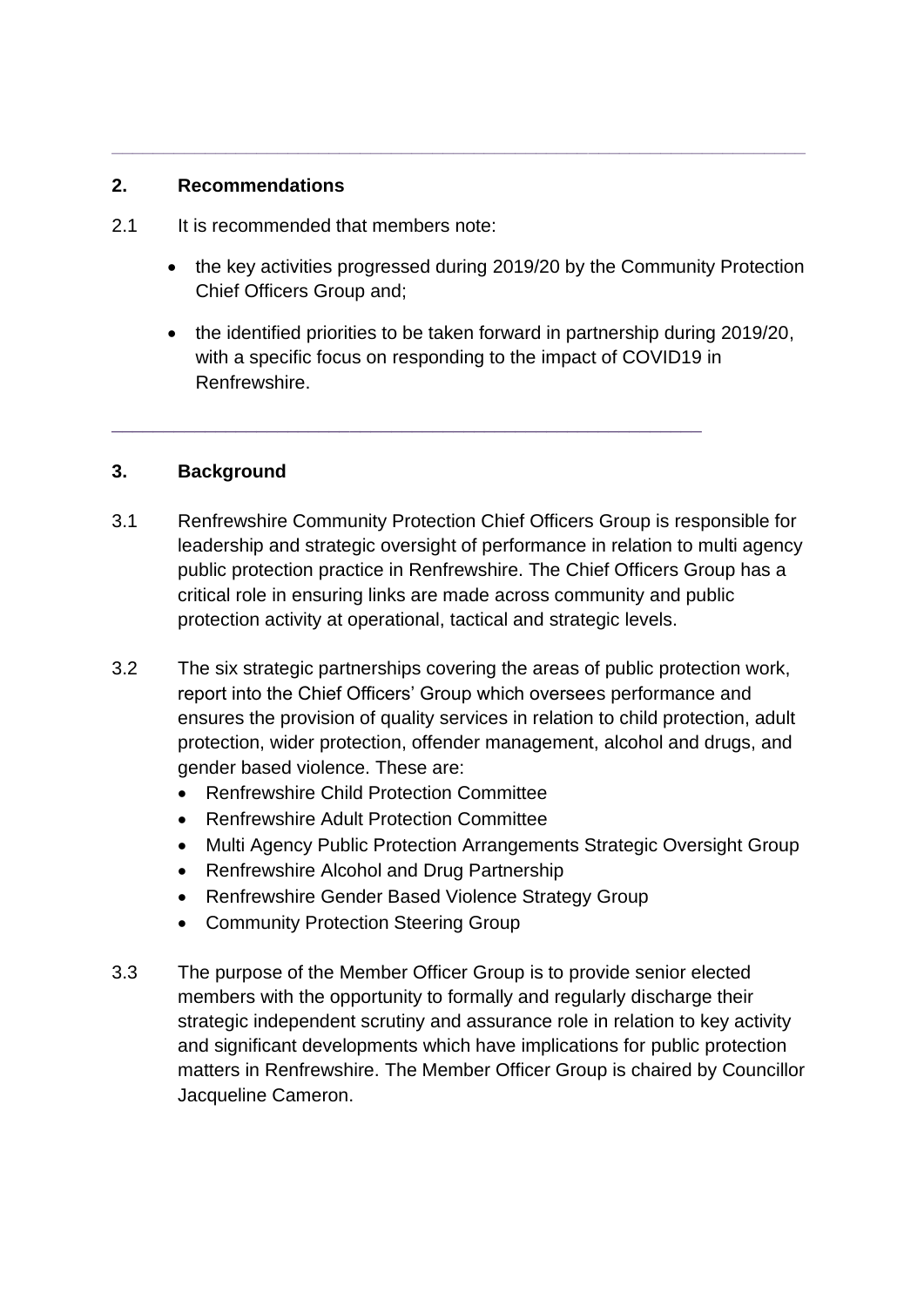# **4 Overview of Annual Report**

- 4.1 This is the fifth annual report of the Chief Officers Group. It provides an overview of the main elements of work of those involved in public protection over the course of 2019/20, and in doing so highlights the key benefits of excellent partnership working.
- 4.2 Local people and communities have been significantly impacted by the COVID19 pandemic and subsequent lockdown. The way services are provided has had to alter significantly. As a consequence, the annual report for 2019/20 and strategic priorities for 2020/21 reflect this much altered landscape. Renfrewshire also continues to face challenges in addressing a range of local protection issues, however the Chief Officers Group and the local multi-agency partnerships continue to recognise, alongside scrutiny and reflection, the value of a proactive focus on awareness raising and preventative approaches to protect people in the community. This has been evident in the work of agencies and partnerships involved in public protection.
- 4.3 The annual report attached as Appendix 1, highlights the significant range of activities that have been undertaken during 2019/20 including:
	- Prioritisation of work on alcohol and drugs use across Renfrewshire and supporting the Alcohol and Drugs Commission to develop its recommendations around reduce the impact on individuals, families and communities;
	- Improving practice through training, learning, interagency working and consideration of case reviews;
	- Supporting positive mental health and wellbeing with a focus on suicide prevention and people presenting to agencies in distress;
	- Protecting individuals and communities, combatting terrorism and serious organised crime;
	- Supporting the implementation of Renfrewshire's Community Justice Outcomes Improvement Plan 2018-2021; and
	- Exploring the potential for Renfrewshire Community Planning Partnership to become trauma informed and responsive.
- 4.4 In terms of priorities for 2020/21, the Chief Officers Group have analysed and discussed some of the initial information that is available in terms of the impact of COVID19 on local people and communities and agreed the following high level priorities:
	- Collectively monitor impact of COVID19 on most vulnerable citizens, in terms of impact on child and adult protection and wider community protection;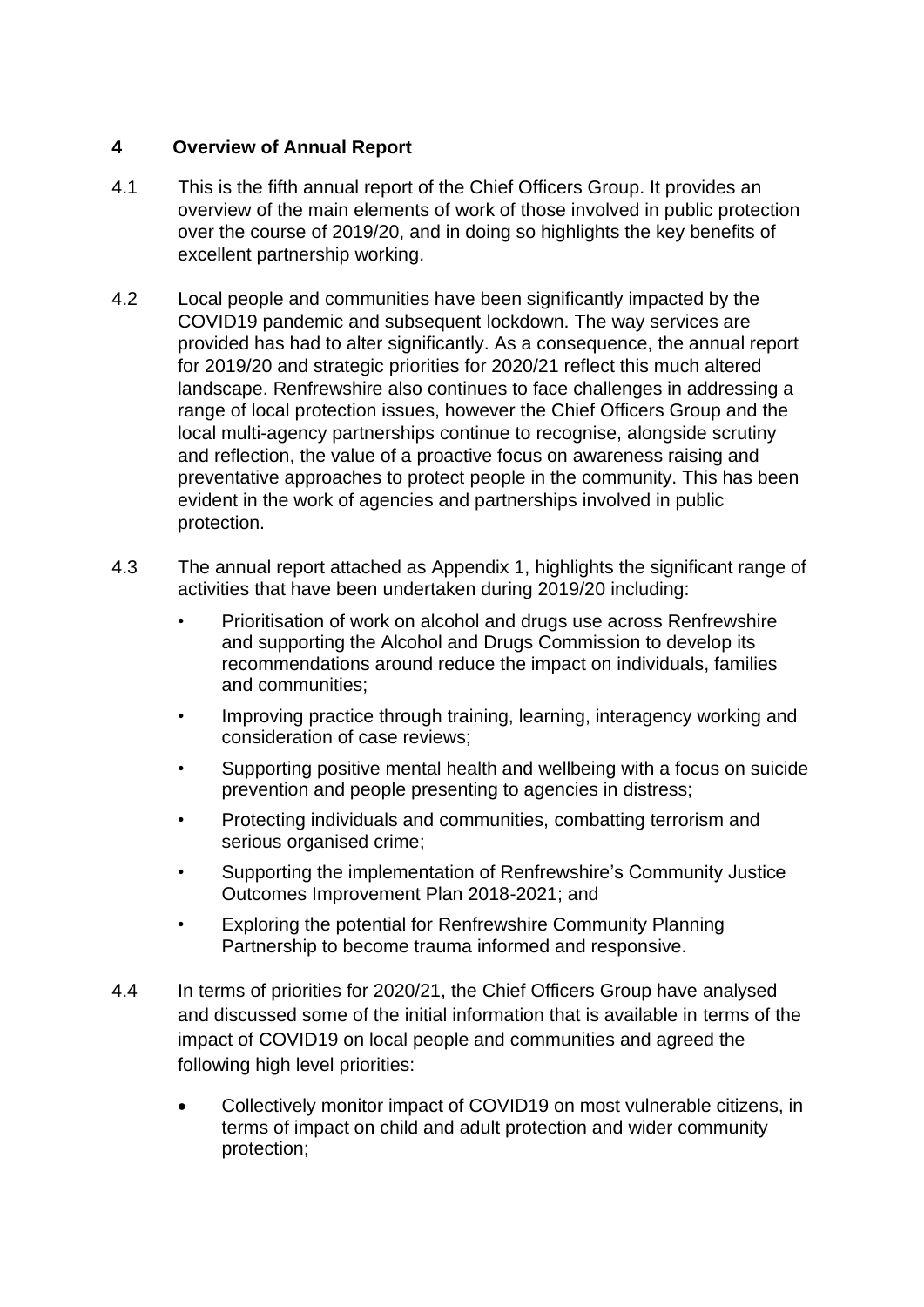- Monitor and address the impact of gender based violence across Renfrewshire in light of COVID19;
- Focus on new and emerging adult protection concerns including financial harm through bogus callers, rogue traders and scams;
- Provide scrutiny, support and oversight of activity in relation to care homes in light of COVID-19, with a particular focus on the wellbeing of residents and staff;
- Implement the recommendations from the independent review of COG:
- Prioritise work on alcohol and drugs use across Renfrewshire and refresh the recommendations of the Alcohol and Drugs Commission in light of COVID19 to ensure that we reduce the impact on individuals, families and communities;
- Support positive mental health and wellbeing with a focus on suicide prevention and people presenting to agencies in distress;
- Monitor the potential impact of the UK leaving the European Union undertaking activities on a partnership basis where this is required;
- Implement the recommendations from the Joint Inspection of Adult Support and Protection;
- Oversee Renfrewshire's Community Justice response to the planned presumption against short sentences which will be extended to 12 months;
- Consider the findings of the National Care Review and implement as appropriate; and
- Monitor community tension and support community cohesion across Renfrewshire with regards to protests, demonstrations and activities in relation to current community issues e.g. COVID19, Black Lives Matter etc.
- 4.5 The Chief Officers Group will continue to seek to ensure that performance and practice are scrutinised at a strategic level, to identify what works well, to highlight any areas for improvement, and to consider where further opportunities for early intervention and prevention activity would achieve improved outcomes for local people.
- 4.6 In addition the ongoing impact of the COVID19 pandemic and lockdown on individuals, families and communities will continue to be monitored by the group – particularly in relation to those most vulnerable.

# **Implications of the Report**

- **1. Financial – none**
- **2. HR & Organisational Development** none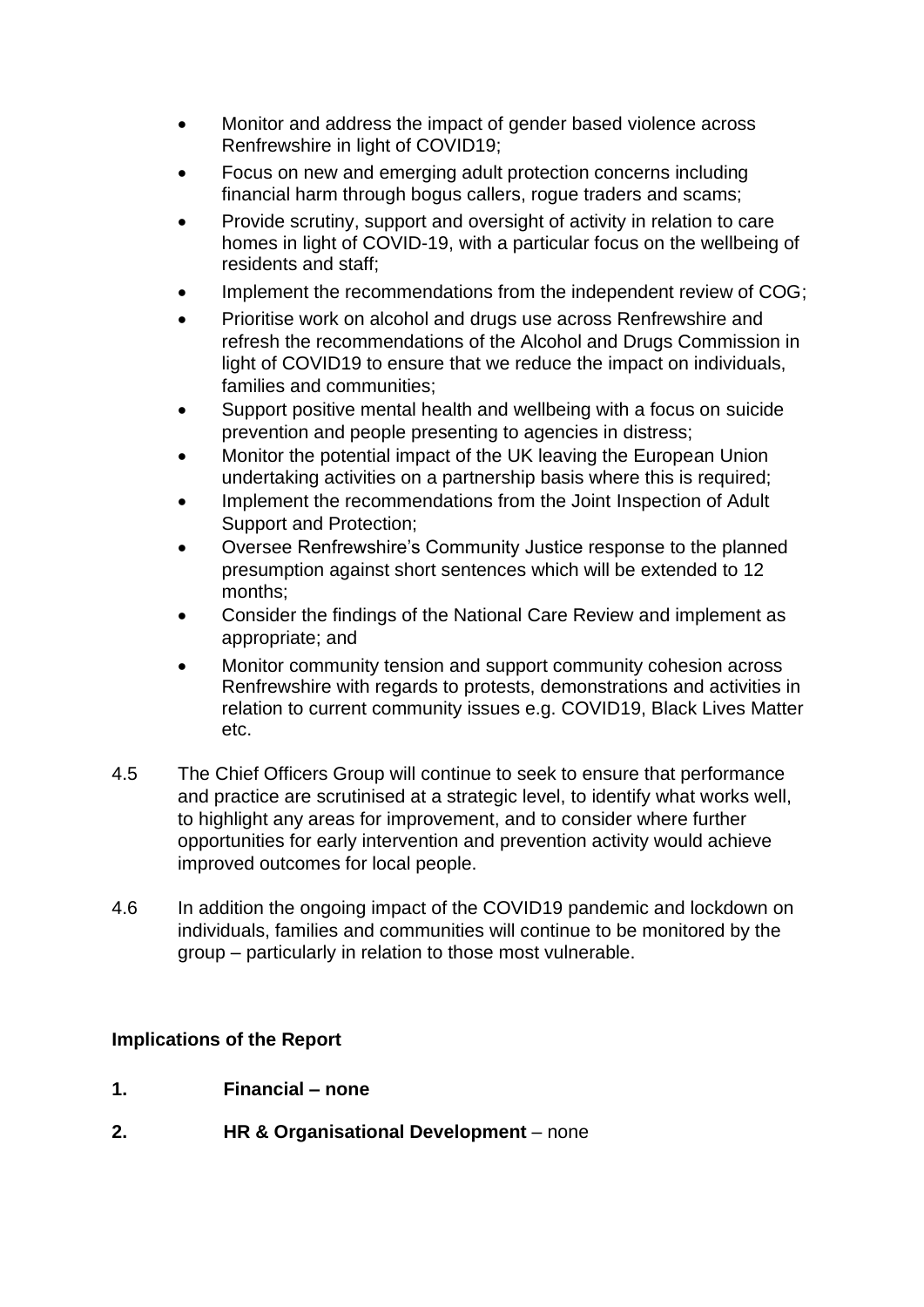- **3. Community Planning –** the Community Protection Chief Officers is embedded within the wider approach to community planning in Renfrewshire.
- **4. Legal** none
- **5. Property/Assets** –none
- **6. Information Technology** none
- **7. Equality & Human Rights** *–* none.
	- (a) The Recommendations contained within this report have been assessed in relation to their impact on equalities and human rights. No negative impacts on equality groups or potential for infringement of individuals' human rights have been identified arising from the recommendations contained in the report because it is for noting only. If required following implementation, the actual impact of the recommendations and the mitigating actions will be reviewed and monitored, and the results of the assessment will be published on the Council's website.
- 8. **Health & Safety** none.
- 9. **Procurement** *–* none.
- 10. **Risk** *-as per the content of report.*
- 11. **Privacy Impact** *–* none.
- 12. **COSLA - none**
- 13 **Climate Risk** none
- **Author** *Laura McIntyre, Head of Policy and Commissioning laura.mcintyre@renfrewshire.gov.uk*

\_\_\_\_\_\_\_\_\_\_\_\_\_\_\_\_\_\_\_\_\_\_\_\_\_\_\_\_\_\_\_\_\_\_\_\_\_\_\_\_\_\_\_\_\_\_\_\_\_\_\_\_\_\_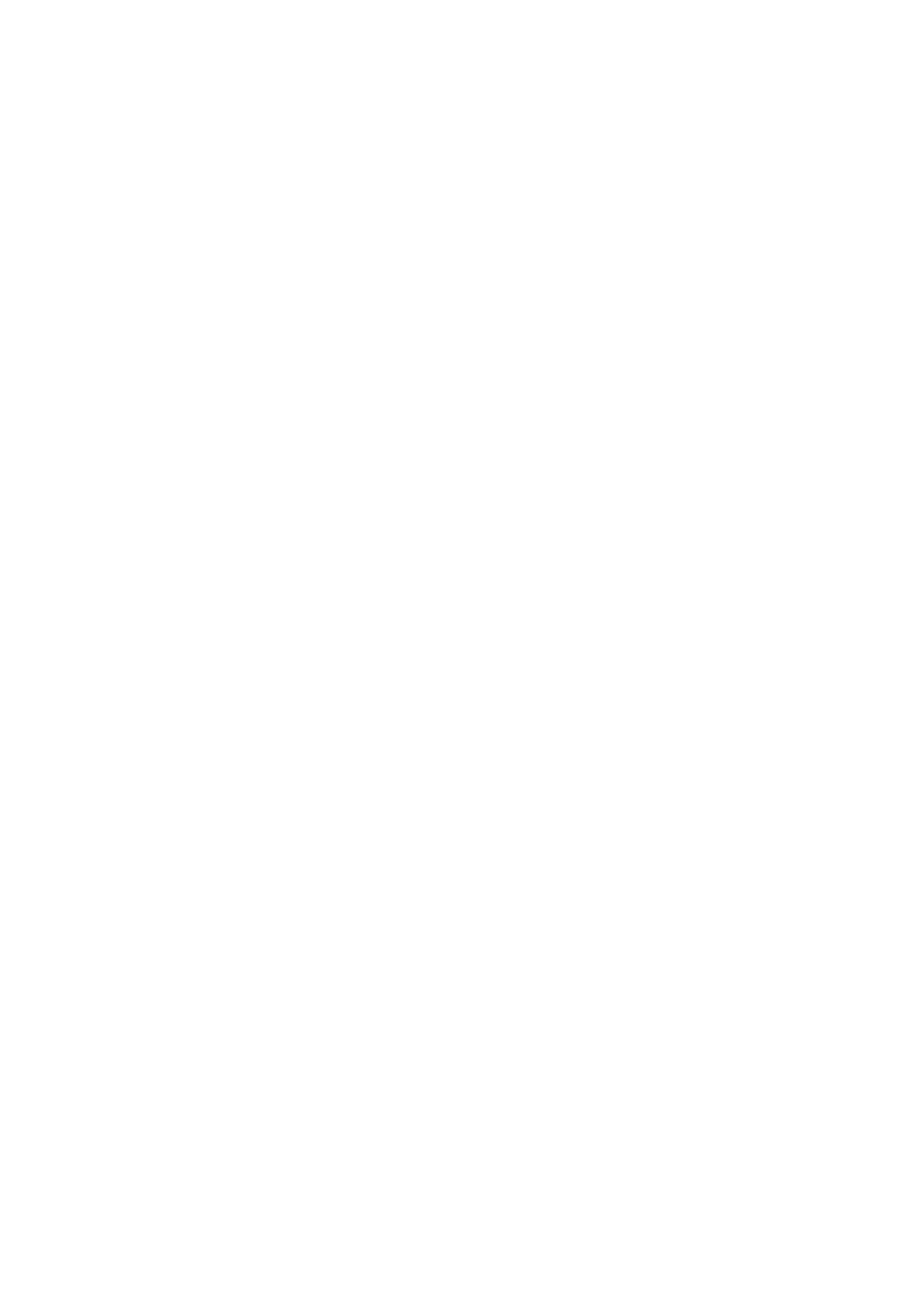# Renfrewshire Community Protection Chief Officers Group

Annual Report 2019/20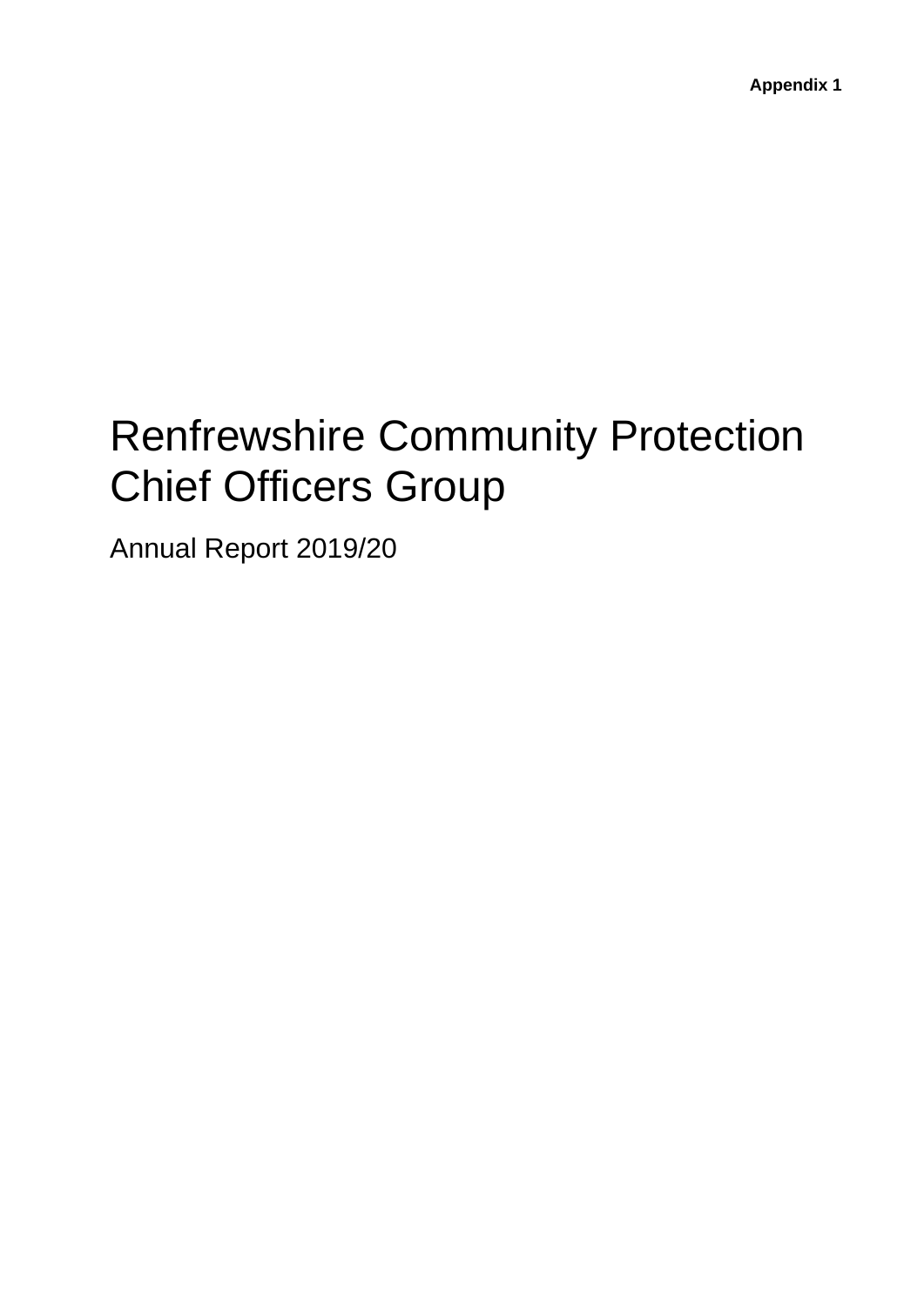# **Table of Contents**

- 1. Introduction
- 2. Renfrewshire Profile
- 3. Analysis of Current Trends
- 4. Chief Officers Group
- 5. Member Officers Group
- 6. Strategic Partnerships Activities
- 7. Strategic Focus for 2020/21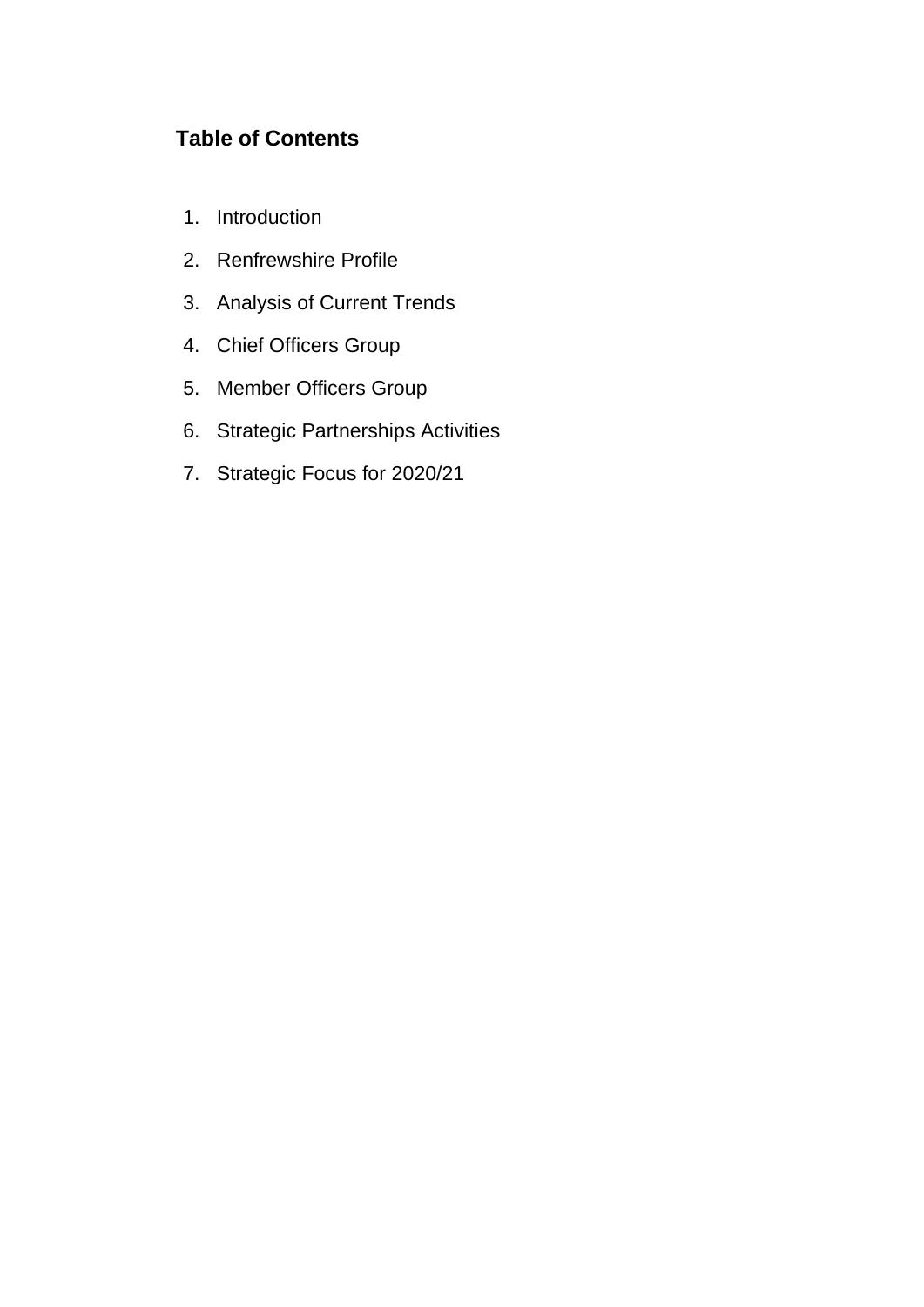# **1. Introduction**

- 1.1 Renfrewshire Community Protection Chief Officers Group (COG) is responsible for leadership, strategic oversight and scrutiny in relation to multi-agency public protection activity and practice in Renfrewshire. The group oversees the work of six strategic partnerships which examine performance and ensure the provision of quality services in relation to child protection, adult protection, wider public protection, offender management, community justice, alcohol and drugs, and gender-based violence.
- 1.2 As elsewhere in the country, Renfrewshire continues to face challenges in addressing a range of local protection issues, however the Chief Officers Group and the local multi-agency partnerships, continue to recognise, alongside scrutiny and reflection, the value of a proactive focus on awareness raising and preventative approaches to protect people in the community. This has been evident in the work of those groups, agencies and partnerships involved in public protection.
- 1.3 This is the fifth annual report of the Chief Officers Group. It provides an overview of the main elements of work of those involved in public protection over the course of 2019/20, and in doing so highlights the key benefits of excellent partnership working.
- 1.4 The report is provided against the backdrop of the COVID-19 pandemic and subsequent lockdown which has had a significant impact on individuals, families and communities, and on the way services are delivered. Therefore, the annual report for 2019/20 and strategic priorities for 2020/21 reflect this much altered landscape.
- 1.5 During these unprecedented times public services are under exceptional pressure and it is widely acknowledged that many vulnerable individuals will be impacted significantly and for a considerable time by the pandemic and the unintended consequences of actions taken to control it. While the most vulnerable have been disproportionately affected, new vulnerabilities have been created amongst individuals and families as a result of a range of factors such as, loss of employment or income and shielding.
- 1.6 During COVID-19, the COG together with the wider public sector, has focused on ensuring that essential services and support are provided across Renfrewshire. There is an ongoing need to respond to the crisis and to deliver on new requirements at pace and scale, whilst looking to the future as we restart, recover and renew our approach at a local level.
- 1.7 As set out in both Renfrewshire's Community Plan and the Renfrewshire Council Plan, we want to work together to create a thriving and connected Renfrewshire, where there are opportunities for all. These outcomes remain the focus of partners, however the context in which the COG is working has changed significantly due to the COVID-19 pandemic.
- 1.8 Local recovery planning arrangements are progressing across Renfrewshire, and are being taken forward jointly with residents, communities, partners and businesses. This will focus on:
	- incrementally restarting service provision in line with national quidance:
	- rebuilding levels of service capacity, confidence and resilience and supporting reconnection with communities and residents; and
	- reimagining/building better and resetting Renfrewshire's ambition and vision for the future.
- 1.9 These plans will be developed on an interim basis, recognising that the impact of the pandemic is likely to be deeply felt over the medium to long term, and there will be a requirement for services to continue to operate flexibly to meet the changing needs and behaviours of local communities, potentially providing new services or adapting others to reflect emerging Scottish Government guidance and considering the resources available at each stage. Partners will need to remain resilient and be able to respond to a potential cycle of lifting and easing of lockdown measures in order to support the suppression of the virus.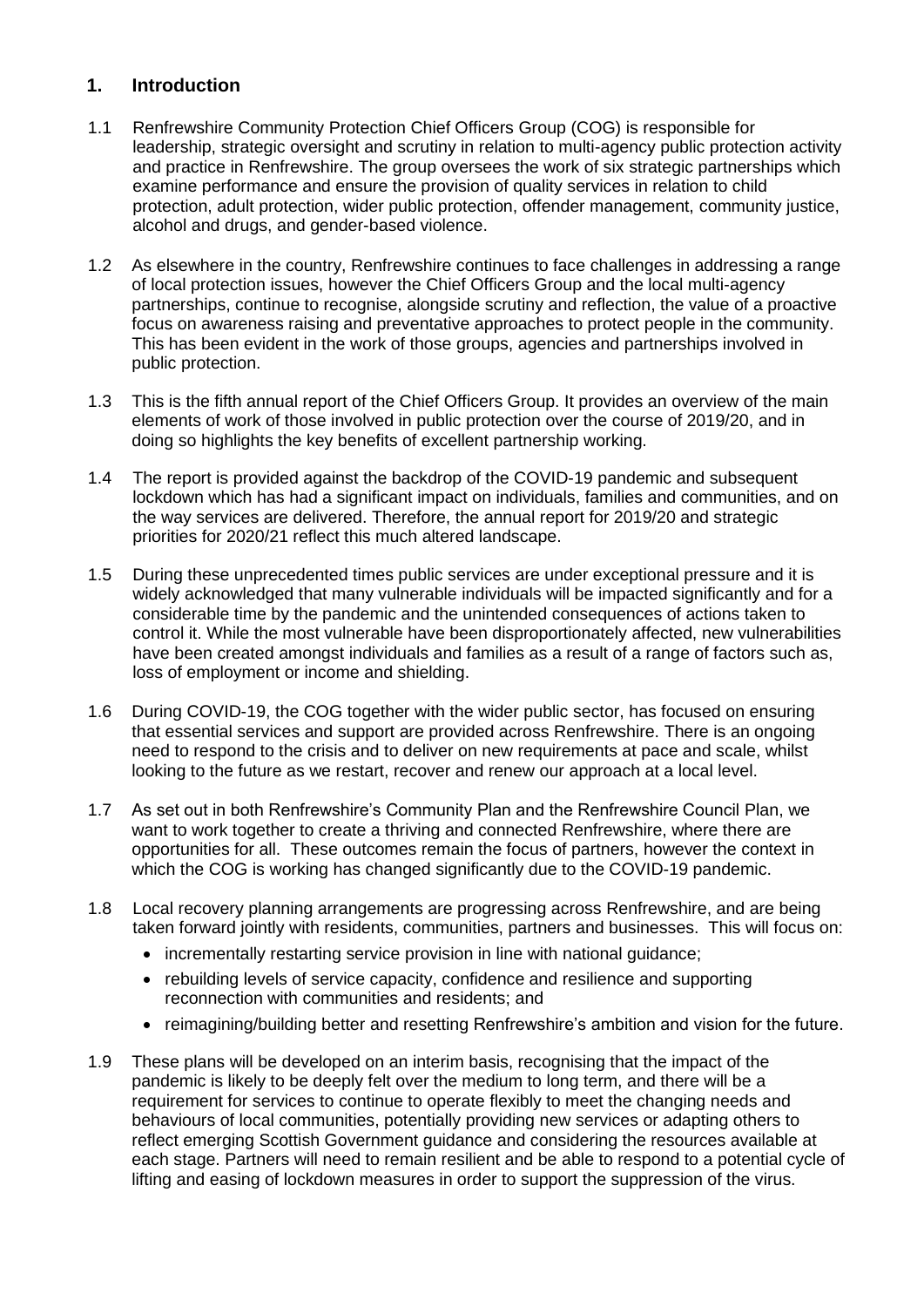# **2. Renfrewshire Profile**

- 2.1 Renfrewshire is a place of outstanding natural beauty, home to Clyde Muirshiel Regional Park and a vast range of parks, woodlands and green space. Covering an area of some 270 square kilometres, the Renfrewshire area hosts major towns such as Paisley, Renfrew and Johnstone, and a number of attractive villages and settlements.
- 2.2 In terms of population, Renfrewshire is the 10th biggest local authority area in Scotland with a population of around 179,000. Over the 15-year period to 2010 the population did decline but has in recent years increased and is projected to increase steadily over the next 10 years. This brings challenges with a projected decline in the population under 16 in the region of 6% over the next 20 years, coupled with a 25% increase in the number of people aged 65+ over the same period.
- 2.3 Renfrewshire has lots to offer and many strengths and assets to build on. One of the most critical challenges for partners is addressing the gap that has emerged between different communities in Renfrewshire, with the life chances of some being negatively impacted by poverty, poor health, and unemployment. More than 1 in 5 children in Renfrewshire are growing up in poverty. According to the Scottish Index of Multiple Deprivation, 12 areas (or datazones) are within the 5% most deprived in Scotland.
- 2.4 Alcohol and drug misuse are major elements of ill health in Renfrewshire, contributing to the fourth highest rate of drug related deaths in Scotland and the seventh highest rate in Scotland of hospital stays related to alcohol use. Parental neglect and addiction have a significant impact on Renfrewshire's children. Over 600 children in Renfrewshire are looked after by the authority - the fourth highest rate in Scotland.
- 2.5 Renfrewshire is a thriving area for business and economic activity, with Glasgow Airport within its boundaries and excellent transport links across the West of Scotland, nationally and internationally. Employment levels in Renfrewshire had returned to levels experienced before the crash of 2008, with key sectors of employment being in the health and care sectors, transportation and manufacturing. Renfrewshire, as with all areas across the country, now faces the economic impact of the coronavirus pandemic and is putting in place strategies to address the effect on jobs and investment.
- 2.6 The area itself is an attractive place for people to move to, with property prices on average being lower than the national average. Levels of crime have also been falling, with a 9% reduction in recorded crimes over the past 5 years. Renfrewshire has a proud cultural heritage, with Paisley having the second highest concentration of listed buildings in Scotland. From historic museums, civic buildings, mills and observatories, the area has a rich history and thriving local cultural scene which is driving local regeneration plans and supporting the development of the area as a prospective tourism destination.

# **3. Analysis of current trends**

3.1 Child Protection

There were 83 children on the Child Protection Register at 31 July 2019. This figure is subject to considerable fluctuation as it reflects risks and need. At the same point in time, Renfrewshire had 629 looked after children, which is 1.9% of the 0-17 population. This was the fourth highest rate in Scotland. Over the last decade, Renfrewshire has been proactive in developing services and support to reduce the looked after population and prioritise family placements wherever appropriate.

3.2 Adult Support and Protection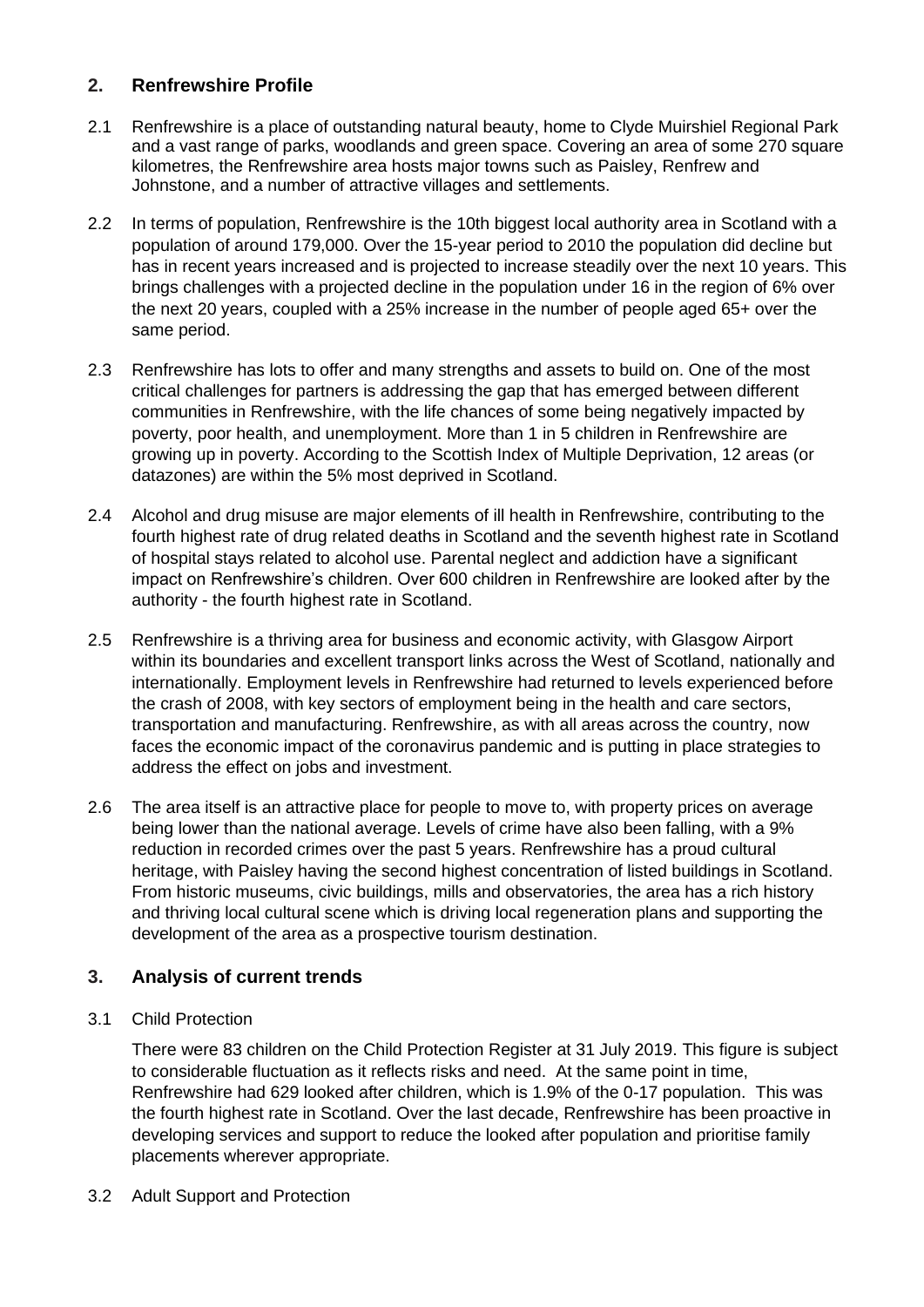Between April 2019 and March 2020, 3,106 adult welfare concern and adult protection referrals were received by Renfrewshire. This is compared to 2,719, 2,829, and 2,578 for the same time periods in 2018/19, 2017/18, and 2016/17 respectively. Of these, 1,208 were adult protection concerns and 1,898 were adult welfare concerns. Following initial inquiries, 96 adult protection investigations were conducted, a slight fall from 102 the previous year. 41 of these investigations resulted in an Initial Adult Protection Case Conference.

The total referral number for 2019/2020 reflects a 14% increase in the referral rate as compared to the previous financial year and the figure is higher than in previous years.

Across the year Police Scotland made 61% of all referrals. This reflects the long-term trend of a decrease in the ratio of referrals received by Police. They were responsible for 66% of all referrals in 2018/19; 79% in 2015/16; 77% in 2016/17; and 70% in 2017/18.

3.3 Adults with Incapacity (AWI)

Demand for AWI reports, which require to be completed by a qualified mental health officer (MHO), had risen steadily over recent years (mirroring increases across Scotland), but this year saw a reduction in such requests locally. However, the complexity of cases has increased; the demand of such reports subsequently has an impact on the service. For example, cases referred following financial harm risks identified through adult support a protection processes. The local authority may become involved to pursue the removal of a financial proxy and to pursue alternative financial arrangements to safeguard an adult at risk of harm.

In 2019-2020 Renfrewshire received 131 requests for AWI mental health officer reports. In the previous year there were 196 such requests (and 208 in the 2017/2018 year). It is worth noting that 65% of all new orders granted are time-limited, which brings additional work pressure in respect of renewal reports required. Often such requests arrive with less than 4 weeks until the expiry of the existing order, putting pressure on the service.

At the end of the 2019/20 financial year, pandemic response measures included court closures and AWI work within courts paused for a period. This will likely have an impact on MHO service pressures as courts resume AWI work.

3.4 Welfare Guardianships

Orders where the Chief Social Work Officer (CSWO) is appointed as Welfare Guardian rose in recent years, from 79 in March 2015 to 114 in 2019; on 31 March 2020 there were 116 such orders existent in Renfrewshire. Each order requires a qualified social worker to act as the "nominated officer" on behalf of the CSWO for day to day management of the case. In addition, there are in excess of approximately 435 private welfare guardianship orders running throughout Renfrewshire. These require a minimum of one statutory visit by a guardianship supervisor after being granted.

# 3.5 Serious Organised Crime

A total of 141 persons linked to serious and organised crime were arrested during 2019/20.

£147,818 was seized under Proceeds of Crime Act legislation across Renfrewshire, this sum being accumulated as a result of:

- 11 Cash Seizures totalling £73,942:
- 2 Listed Assets totalling £3,950
- 2 Restraint Reports totalling £61,566,
- 2 Cash Only Restraint Reports totalling £3,440; and
- 1 Forfeiture Report to CRU totalling £4,920

#### 3.6 Drug Crime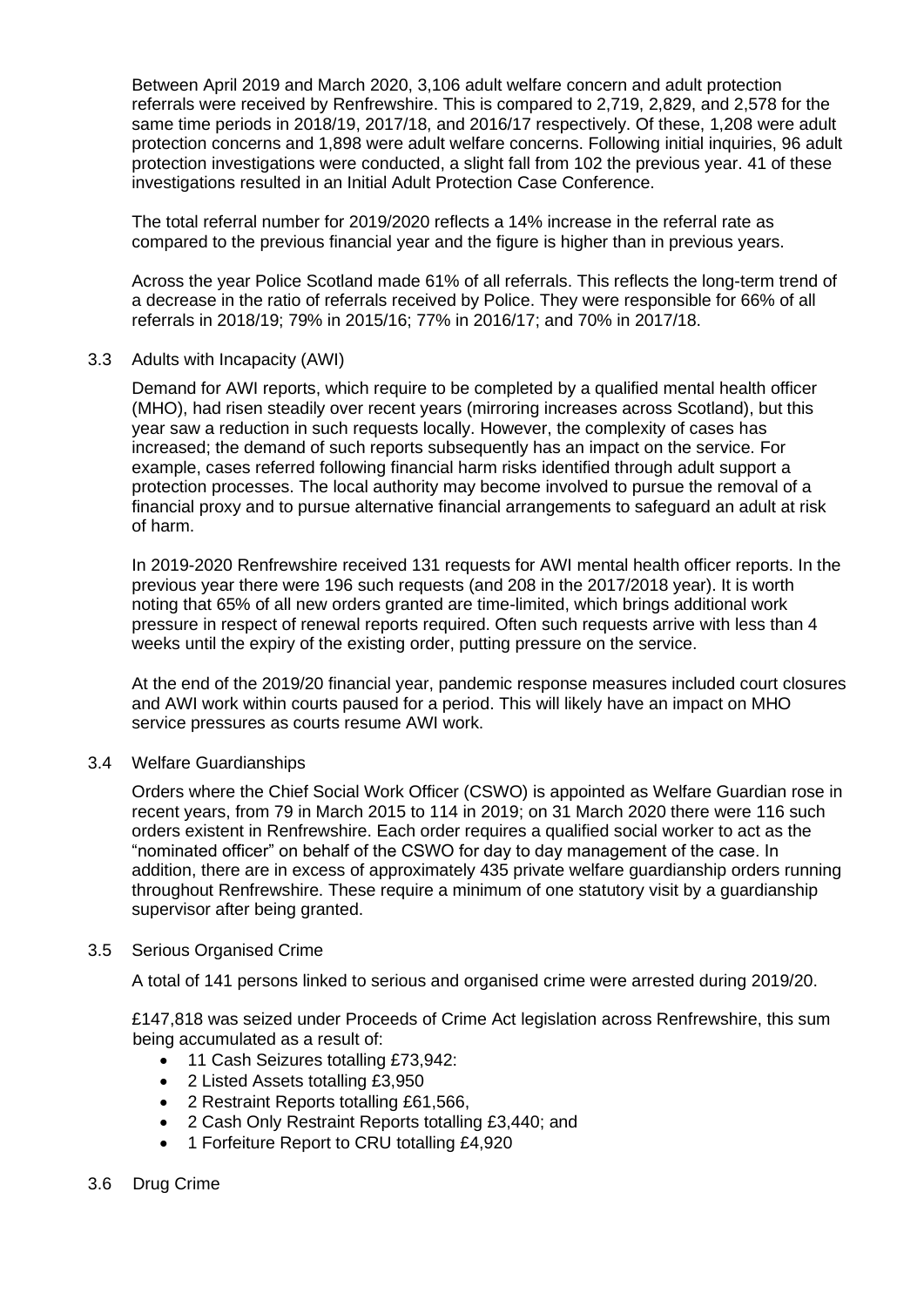In 2019/20 there were 134 drug supply offences detected across Renfrewshire, which was an increase of 13.5% on the previous year. As in the previous year cannabis, cocaine and heroin featured most predominantly in drug supply offences, being involved in 43%, 27% and 19% of offences respectively.

#### 3.7 Gender Based Violence

2,147 domestic abuse incidents were reported to Police Scotland between April 2018 and March 2019. 1,233 crimes and offences relating to gender-based violence were raised as a result of reported incidents, representing a decrease of 2% on the previous year.

3.8 Sexual Crime

Recorded sexual crime has decreased over the period, with 65 fewer crime reports in 2019/20 when compared to the previous year. During the current year 36.2% of sexual offences related to non-recent offences.

The detection rate for sexual crime in 2019/20 was 56.9% compared to the 65.0% recorded the year before. The 4.8% decrease in non-recent sexual reports is the main contributory factor in the overall reduction in sexual crimes such as rape, indecent assaults and lewd and libidinous practices. Renfrewshire's 2019/20 detection rate for rape and sexual offences was above that for the Force during the same period.

#### 3.9 Cyber Crime

During the 2019/20 period a total of 317 crimes were designated as "cyber-crimes" via the application of the relevant cyber-crime marker. Reported offences included general communications (threats and sexual), fraud (specifically internet orders/credit and debit cards) and communicating indecently.

#### 3.10 Employability

Employability has been identified as a key element in reducing re-offending. Up to 1 in 3 males and 1 in 10 females in Scotland are likely to have a criminal record which may act as a barrier to employment.

#### 3.11 Homelessness

For the period 2018/19, Renfrewshire had 97 Prisoners presenting directly from prison as homeless from a caseload of 848, this equates to 11.4% of caseload, the National average being 5%. This number of homeless people leaving prison has increased from 85 in 2017/18. The figures are higher than the national average, due to the fact that Council officers go directly into the prisons prior to prisoner release dates, and when people leaving prison are housed, the records will show them as "leaving institution – prison". This approach has identified individuals earlier than normal due to the pro-active approach being adopted by Renfrewshire Council.

#### 3.12 Anti-Social Behaviour

The number of incidents of anti-social behaviour reported to Renfrewshire Council Community Safety Service in 2019/20 was 1,667 which represents a reduction from last year (1,711). It is worth noting that the reduction in recorded anti-social behaviour has now decreased for the last two years.

#### 3.13 Alcohol and Drugs Partnership

National Records of Scotland (NRS) has delayed publishing its statistics of the causes of the deaths that were registered in 2019, including the numbers of deaths due to (for example) drugs, alcohol and suicide. They were originally scheduled for publication in June and July (like the corresponding statistics for the previous few years). However, by the end of April 2020, NRS had not received some of the information that it relies on to categorise many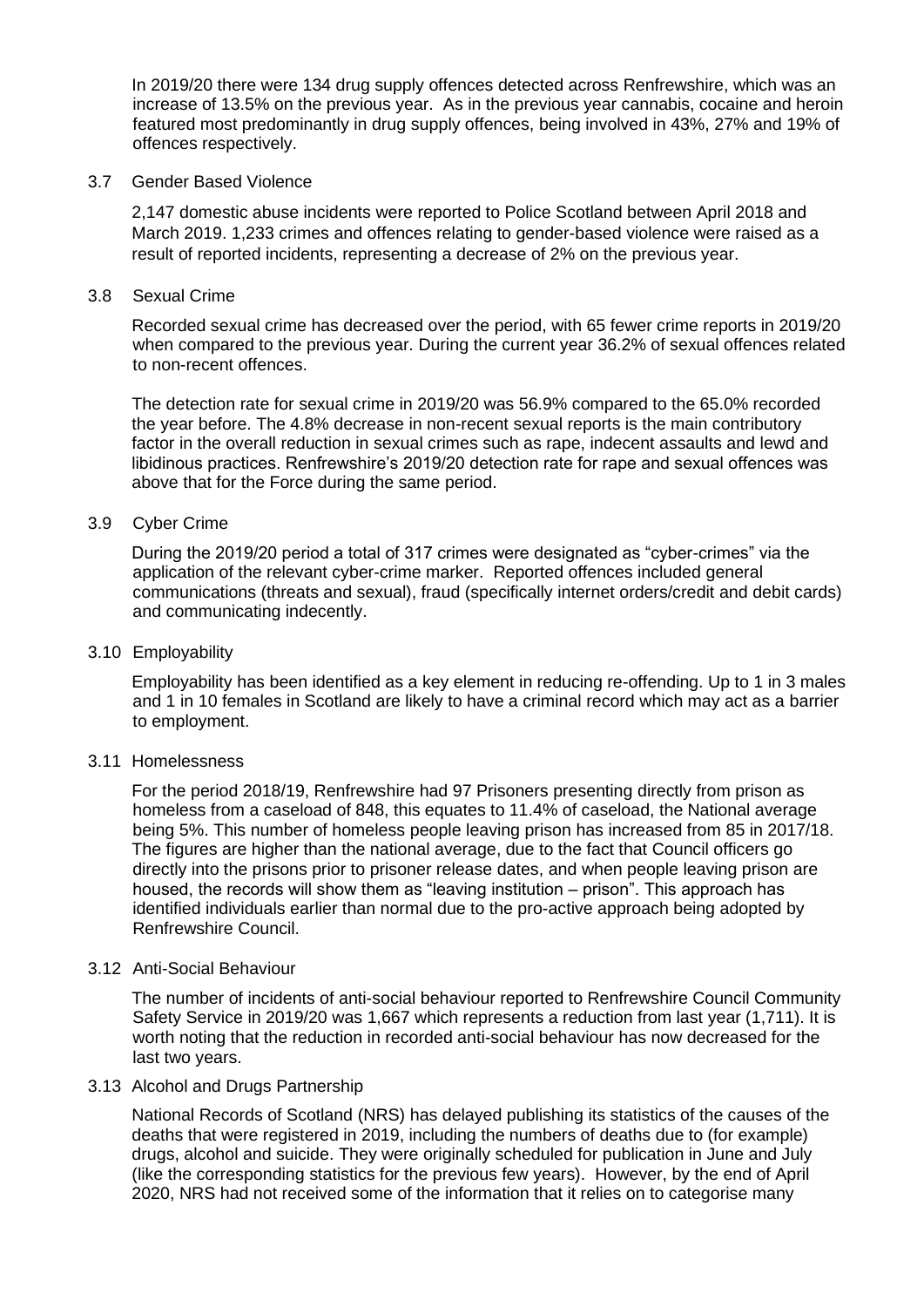deaths as being due to drugs, alcohol and suicide. Consequently, NRS has had to delay their publication.

Therefore, the most recent available data is as follows:

- In 2017/18 there were 50 alcohol related deaths in Renfrewshire. Renfrewshire had the  $7<sup>th</sup>$ highest rate of alcohol related deaths in Scotland in 2018. Renfrewshire has the  $7<sup>th</sup>$ highest rate of alcohol specific deaths in Scotland.
- 50 drug-related deaths were registered in Renfrewshire in 2018. This was the largest number recorded in the past decade. However, the number of deaths has reduced at various points over the past decade. Between 2008 and 2010 there was a 30% decrease in the number of deaths (from 27 to 19). In 2013 the number of deaths was half that of the previous year. More recently, there has been a sharp increase in the number of drugrelated deaths, with the number rising by 57% from 13 in 2013 to 30 in 2014. After reducing to 19 in 2015, the number rose by 55% to a high of 42 in 2016.

The population mortality rate of Renfrewshire is above the national average but is below the board average and below that of Glasgow City and Inverclyde ADP. Comparison of the mortality rate per prevalence of drug uses indicates that Renfrewshire has a slightly lower rate than the national average and that of NHS GG&C too.

However, as at March 2020, the alcohol related hospital stays reduced to a rate of 8.4 per 1,000 population aged 16+ (target 8.9) - a reduction on the rate of 8.8 as at March 2019. In addition, alcohol and drug waiting times for referral to treatment within 3 weeks have also improved from 74.4% at March 2019 to 95.9% at March 2020 against a target of 91.5%.

# **4. Chief Officers Group**

Renfrewshire Community Protection Chief Officers Group is responsible for leadership and strategic oversight of performance in relation to multi agency public protection practice in Renfrewshire. The Chief Officers Group has a critical role in ensuring links are made across community and public protection activity at operational, tactical and strategic levels.

The seven strategic partnerships covering the areas of public protection work, report into the Chief Officers' Group which oversee the performance and ensure the provision of quality services in relation to child protection, adult protection, wider protection, offender management, alcohol and drugs, and gender based violence. These are:

- Renfrewshire Child Protection Committee
- Renfrewshire Adult Protection Committee
- Multi Agency Public Protection Arrangements Strategic Oversight Group
- Renfrewshire Alcohol and Drug Partnership
- Renfrewshire Gender Based Violence Strategy Group
- Community Protection Steering Group
- Renfrewshire Community Justice Steering Group

It is recognised that these areas of protection are very often inter-linked and can impact on each other. A key aim of the Chief Officers Group is to provide strategic leadership and oversight to ensure developments within specific areas of practice support cross cutting activity and have a positive impact on outcomes for local people.

# **Remit, roles and membership**

The core membership of the Renfrewshire Chief Officers Group (COG) is chaired by the Chief Executive of Renfrewshire Council and comprises representation at Chief Executive level, or senior nominee, from the three statutory agencies - Renfrewshire Council, Police Scotland, and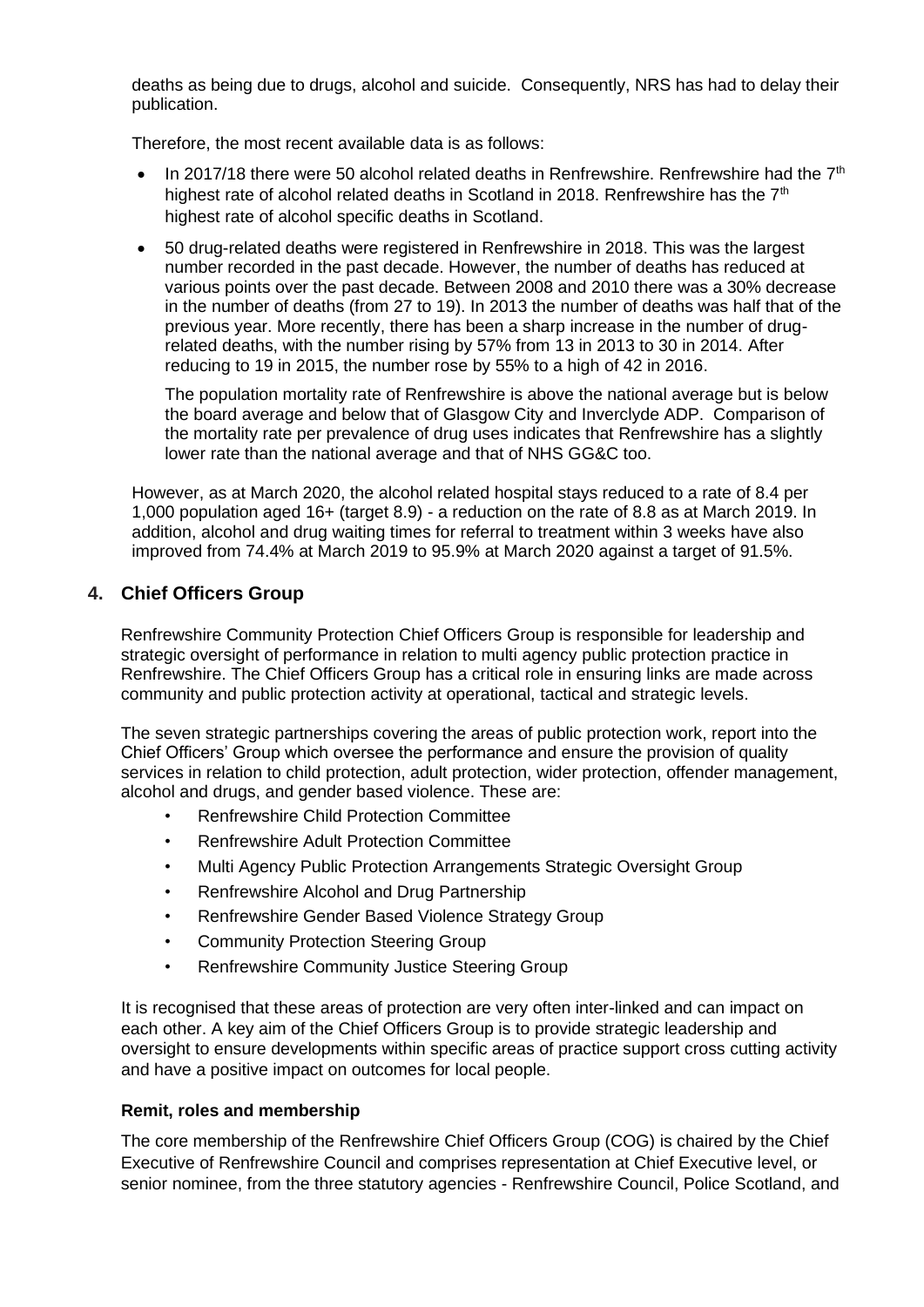Greater Glasgow and Clyde Health Board. They are supported by the attendance of the following or their senior nominee:

- Chief Social Work Officer, Renfrewshire Council or appropriate senior nominee;
- Chief Officer of the Integration Joint Board or appropriate senior nominee;
- Independent chair of Renfrewshire Child and Adult Protection Committees;
- Child Protection Committee lead officer
- Adult Protection Committee lead officer
- Senior officer representing Renfrewshire on the Multi Agency Public Protection Arrangements Strategic Oversight Group (NSCJA MAPPA SOG) or appropriate senior nominee
- Head of Communities and Public Protection or Director of Communities, Housing and Planning
- Scottish Fire Service senior officer representation
- Chair of the Gender Based Violence Strategy Group or appropriate senior nominee
- Chair of the Alcohol and Drugs Partnership or appropriate senior nominee

The remit of the group is:

- to provide strategic leadership and scrutiny of the work of the protection business areas on behalf of their respective agencies;
- to identify successes and areas for improvement and in doing so learn from experience, monitor trends and examine local and national comparisons; and
- take appropriate action where necessary in response to performance where improvement is needed. This includes the consideration of local and national critical incident reports to inform learning where this is appropriate.

The Chief Officers Group reviews performance management information to ensure that this is being collected in a robust and regular manner, that any areas for development are identified and addressed promptly and that consideration is given to identifying further opportunities for early intervention and prevention.

# **5. Member Officer Group**

The purpose of the Member Officer Group is to provide senior elected members with the opportunity to formally and regularly discharge their strategic independent scrutiny and assurance role in relation to key activity and significant developments which have implications for public protection matters in Renfrewshire as they relate to:

- Adult and Child Protection;
- MAPPA (Multi Agency Public Protection Arrangements); and
- Wider Community Safety and Public Protection matters including the Alcohol and Drug Partnership and Gender Based Violence Strategy Group.

The group is comprised of elected members on a cross party basis and key officers of the council as follows:

- Three senior members of the administration
- Two members of the main opposition group
- One other opposition member
- Director of Children's Services
- Chief Officer Social Work Officer
- Director of Communities, Housing and Planning
- Chief Officer, Integration Joint Board
- Health and Social Care Partnership (operational head of service)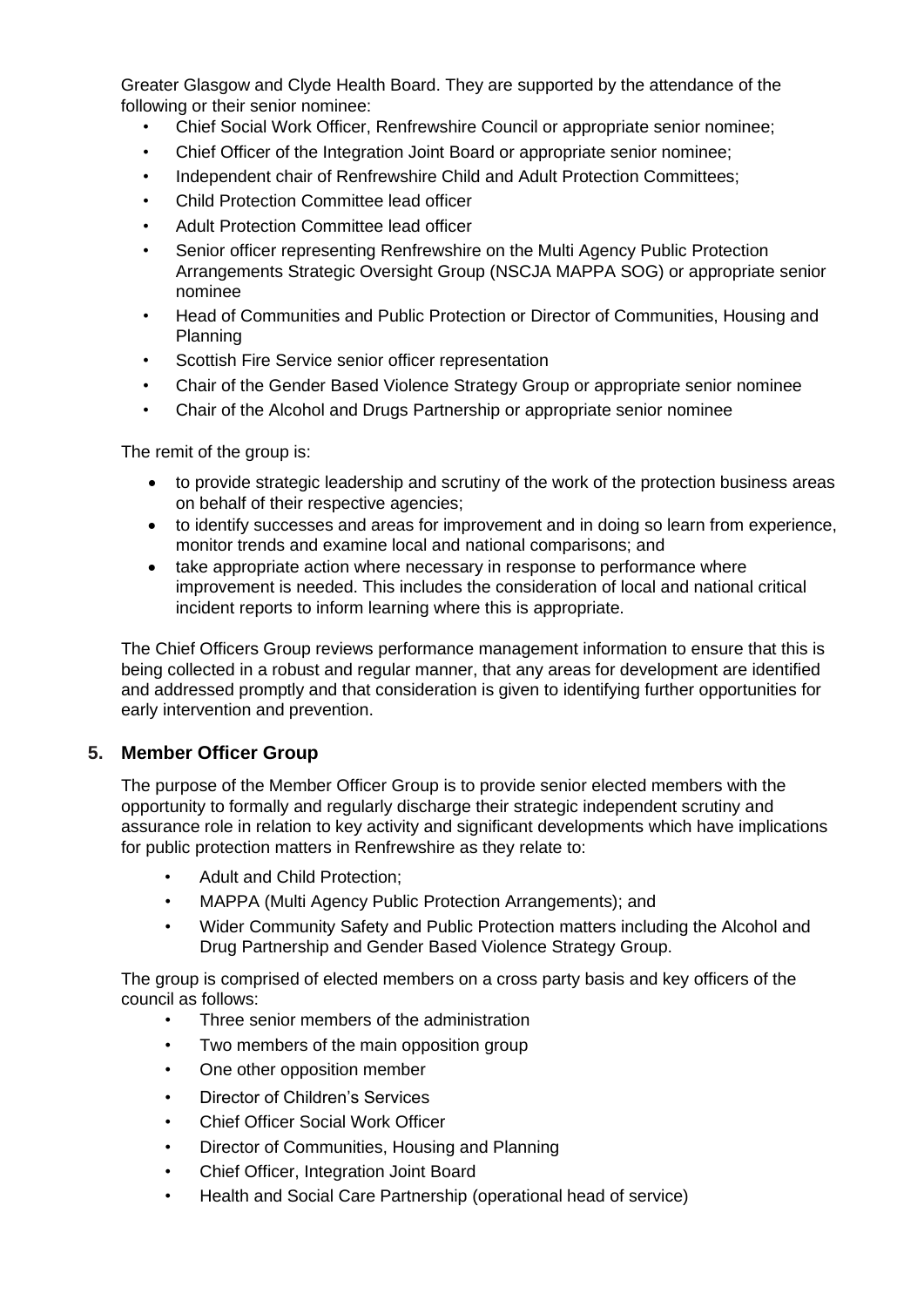- Head of Child Care and Criminal Justice
- Head of Communities and Public Protection
- Child Protection Lead Officer
- Adult Support and Protection Officer
- Head of Policy and Commissioning, Chief Executive's Service
- Service Planning and Policy Development Manager, Chief Executive's Service

Also in attendance will be:

- Independent Chair of the Child Protection and Adult Protection Committees
- Divisional Commander, Police Scotland or appropriate senior nominee

The group will also invite the participation of other key individuals or agencies involved in the areas of concern of the Member Officer Group as required.

# **6. Strategic Partnership Activities**

#### 6.1 Child Protection

#### **Renfrewshire Child Protection Committee (RCPC) Self Evaluation: Member Survey**

As part of ongoing self-evaluation activity, RCPC members were invited to take part in an online members' survey covering topics including, the RCPC vision and the effective participation of agencies at meetings - including the appropriate level of representation, the effectiveness of meetings, the structure of meetings and leadership. Respondents highlighted that meetings should be more participatory and inclusive, noting that some agencies do not contribute as much as others. Consequently, the format of RCPC meetings was reviewed with papers now being for discussion rather than for just noting. In addition, RCPC revised and agreed the new vision that 'Children in Renfrewshire are safe and protected from harm' which was approved by the Chief Officers Group in June 2019.

#### **National Minimum Dataset**

Chief Officers had been advised of the development of a National Minimum Dataset. It was agreed that the existing RCPC Scorecard will initially continue to be produced in tandem with the National Minimum Dataset, pending an evaluation taking place in autumn 2020.

#### **Initial Case Review Process**

The process used to progress Initial Case Reviews (ICRs) was refined during 2019/20. All meetings will now be based around the following considerations:

- Were there strategies and actions to minimise harm?
- Was there evidence of Information sharing?
- Was there recognition and assessment of risk?
- Was timely and effective action taken?
- Was there evidence of planning and review?
- How good was the record keeping?
- Were legal measures used appropriately?

The meeting will also consider the practice issues arising from the ICR. Areas of good practice identified will be highlighted whenever possible, together with any recommendations for further action. The meeting will conclude with a recommendation to RCPC/COG as follows:

- Undertake an SCR as there is either potential for significant corporate learning or it is in the best interests of the child/ young person and their family and in the public interest.
- No SCR is needed but follow-up action by one or more agencies is required.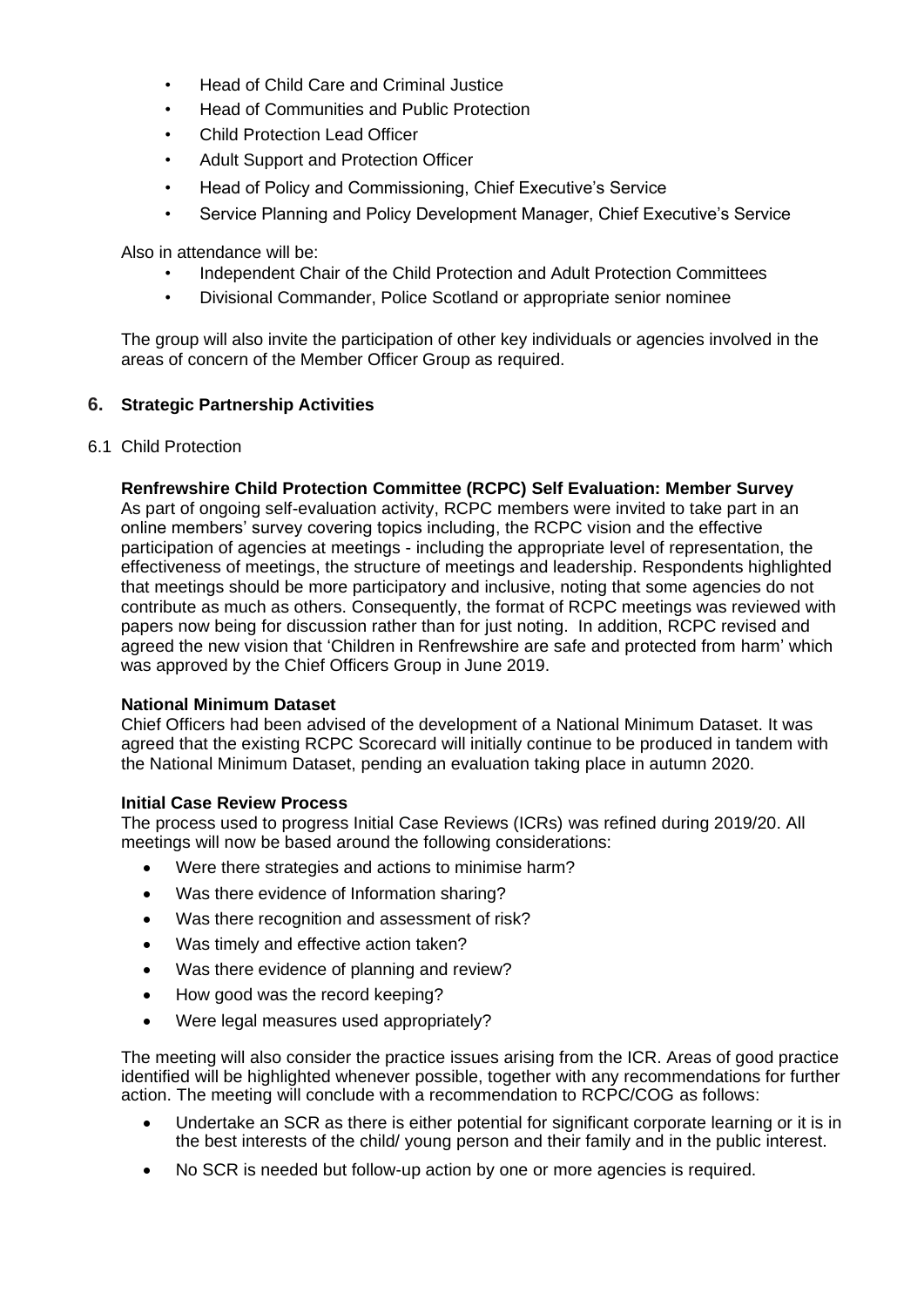• Where the CPC is satisfied there are no concerns and there is no scope for significant corporate/multi-agency learning or it is clear that appropriate action has already been taken they may decide to take no further action.

# **Eyes Open Campaign 2019**

Following the success of the national and local media "Eyes Open" campaign run in 2018, an amended version was rolled out in conjunction with CPC Scotland in the week leading up to the end of the school term in summer 2019. It focused on the need for the public to 'do their bit' to protect potentially vulnerable children during the school holidays. The campaign stressed that if anyone is concerned about a child's welfare, or has concerns that something is not quite right, then it is better to do something rather than nothing at all. The campaign was rolled out via a national press release and was picked up by local social media for 5 consecutive days in the run up to school closure.

# **Learning at Work Week 2019**

The Inter-Agency Training Officer and Lead Officer RCPC facilitated a drop-in information session for staff on Friday 14 June 2019 in the Atrium, Renfrewshire House as part of Learning at Work Week. This gave the opportunity to promote the work of RCPC, including the RCPC Training Calendar, with partner agencies also providing publicity and/or training materials. It provided the opportunity to reinforce the message to the wider workforce that child protection is still "everyone's job".

# **HMP YOI Polmont**

A report relating to the mental health services provision at Polmont was instigated in November 2018 following the deaths of two young people in custody in 2018. The completed report was published in May 2019. Chief Officers were advised of the report at the meeting held on 5 September 2019 and of the intention to scrutinise the report locally.

This report had particular significance given that two of Renfrewshire's previously accommodated young people also died by suicide in Polmont in 2017. A review of their circumstances has already been undertaken by Children's Services and a report and recommendations provided to the Independent Chair of RCPC. It is important however that we consider the learning points of the Expert Review to understand if any further changes to practice are required.

A short life working group was tasked with reviewing the report that considered the mental health services available to young people entering and in custody at HMP YOI Polmont. The findings from the working group were presented to RCPC on 18 December 2020.

# **RCPC Conference 2020**

The biennial RCPC conference was held on 5 March 2020 in Johnstone Town Hall. The theme – ' Recognising Neglect, Achieving Better Outcomes' – was identified in recognition of the ongoing national agenda and the repeated necessary lessons to be learned from significant case reviews. The event included keynote speakers from the Care Inspectorate, Napier University and the Independent Care Review, as well as a series of workshops. In recognition of the theme of the event and the evident links to poverty, all delegates were asked to make a contribution to Renfrewshire Foodbank. Delegates evaluated the conference as being of relevance to their practice, suggesting that the issue of neglect is still a significant area of concern in practice and worthy of sustained focus.

# **Care Inspectorate Update**

At the RCPC meeting held on 18 December 2019, the Care Inspectorate provided an overview of the new inspection methodology and shared some of the themes arising from the inspections undertaken to date. The revised inspection framework was introduced in autumn 2018 as part of the Scottish Government Child Protection Improvement Programme announced in 2017.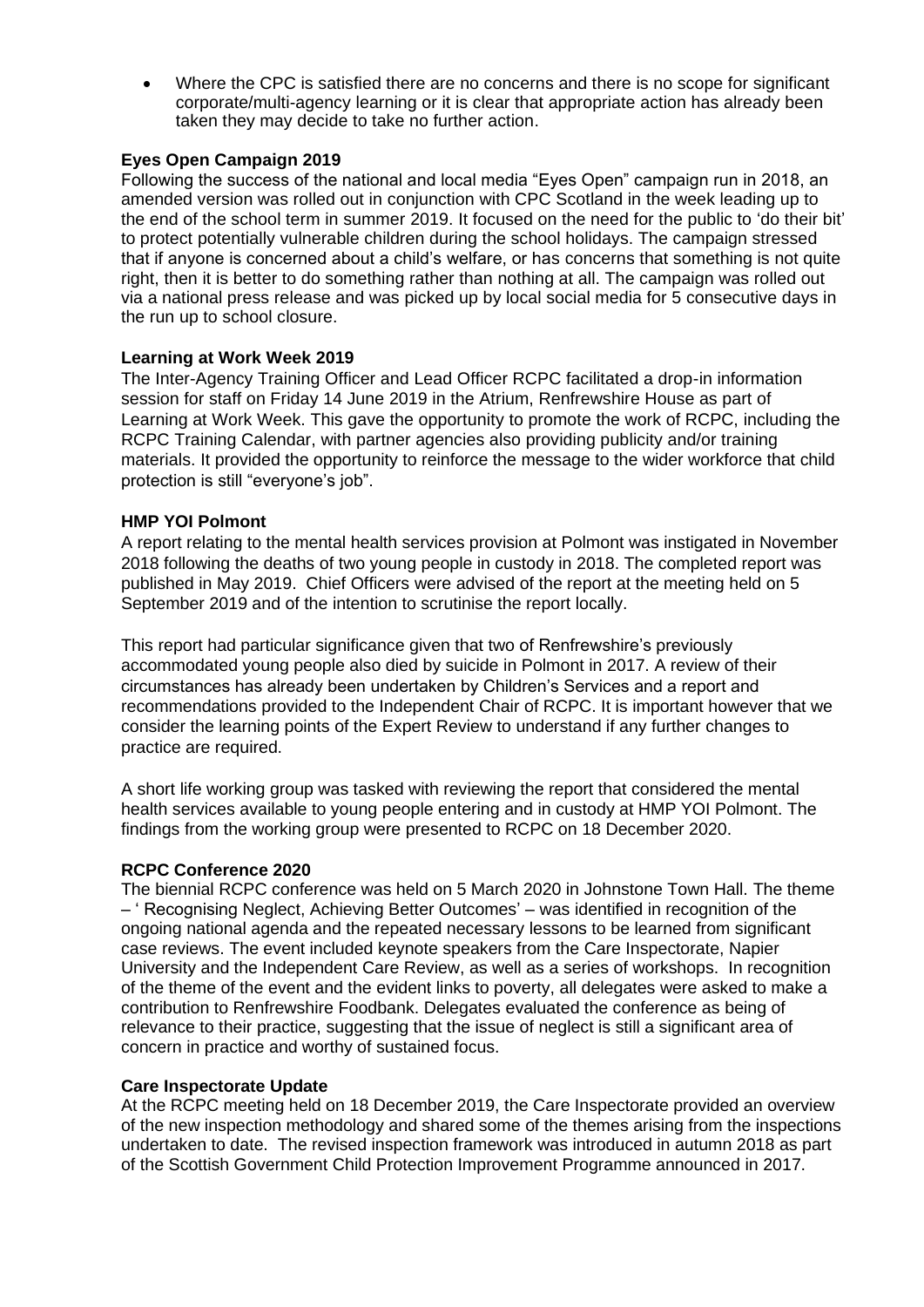There remains some similarity with the previous framework in that it will continue to follow the previous model of self-evaluation, case file reading, fieldwork and analysis, culminating in a written report. It will continue to evaluate good partnership working and be a joint inspection with scrutiny partners and be on a legislative basis.

However, the focus for the revised inspection model is narrower than had been the case previously and will specifically scrutinise child protection and corporate parenting with an enhanced focus on hearing from children and young people themselves. The Continuous Improvement Subgroup of RCPC have developing an action plan to address the actions identified during the recent self-evaluation activity.

# **6.2 Trauma informed and Responsive Renfrewshire**

There has been a growing awareness of the impact of adverse childhood experiences (ACES) and of trauma on individuals, families and communities. The Chief Officers Group recognises the negative impact of childhood adversity and trauma and is committed to working to prevent and reduce this impact. Growing up with adverse childhood experiences (ACEs) such as abuse, neglect, community violence, homelessness, or growing up in a household where adults are experiencing mental health issues or harmful alcohol or drug use, can have a long-lasting effect on people's lives.

Preventing and responding early to adversity and trauma is a key focus across the Chief Officers Group and the Community Planning Partnership. As part of the Getting it Right for Every Child (GIRFEC) approach, there is an emphasis on prevention and early intervention to ensure that all children have the best start in life. This is the responsibility of a range of services and organisations – in particular, children's services and child protection. Examples of work undertaken include:

- Family Nurse Partnership
- Pre and post birth Social Work support
- Renfrewshire Child Poverty Action Plan
- Functional Family Therapy

The GIRFEC approach ensures that children and young people who have been affected by adverse experiences get the help they need when they need it. Examples of the support provided during 2019/20 include:

- The continuing emphasis on the 'Philosophy of Care' model within Renfrewshire's children's houses. This trauma-informed approach is reflected in policy and in the practice of our residential staff.
- The Renfrewshire Nurturing Relationships Approach (RNRA) being undertaken by Educational Psychology service in response both to the poverty related attainment gap and to the increasing levels of social and emotional needs being highlighted by schools.
- Initial exploration of a strengths-based approach in child protection

The importance of ensuring the workforce is trauma informed remains a priority across the partnership. On 9 May 2020, senior officers from across the partnership attended a development session with Dr Karen Treisman, a specialist clinical psychologist with expertise in trauma and in supporting organisations to become trauma informed. Dr Treisman has been working with Barnardo's to support their entire workforce to become trauma informed and the session was arranged as part of Barnardos strategic partnership with Renfrewshire Council which is focusing on addressing the issue of young people's mental health from pre-birth until 25 years. Following this session, a development group was established to develop a plan to make Renfrewshire 'trauma informed and trauma responsive'. This work is ongoing and due to the pandemic will continue to into 2020/21.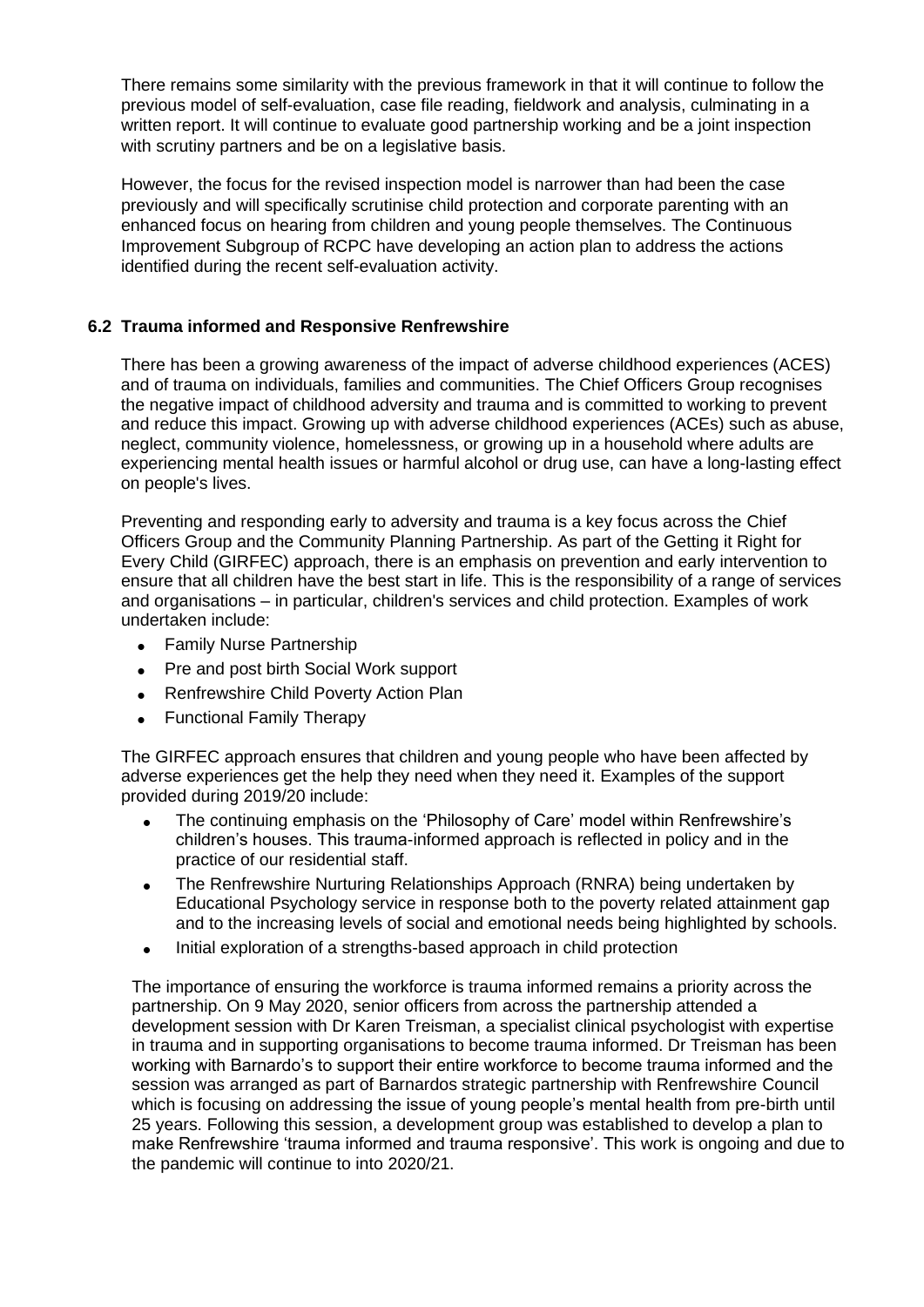In addition to this, work is being undertaken by Children's Services – led by the Educational Psychology Service – to roll out Renfrewshire's Nurturing Relationships Approach (RNRA). As part of this work, the documentary 'Resilience; the biology of stress and the science of hope' has been shown to 35 groups of teachers, education professionals and support staff. It is supporting improved understanding about how nurturing relationships can help to mitigate the impact of ACEs and trauma.

An Accreditation Awards Toolkit is also being developed which sets out standards and criteria for planning, measuring, reviewing and reporting on RNRA outcomes and impact. This will be launched in the near future and Establishments will be able to apply for RNRA Accreditation.

More than 100 senior leaders (headteachers, depute headteachers) and other key staff have received leadership training that equips them to lead RNRA in their own schools, nursery or learning base.

Renfrewshire Educational Psychology Service is working with 43 primary schools, 10 secondary schools, 1 specialist provision and those establishments that are flexing learning continuum focused. In addition, they are supporting 21 Early Learning and Childcare Centres and Classes (ELCC) as well as four partner nurseries that are developing RNRA in their establishment. ELC classes are developing their approach along with their schools.

The development of an area-based trauma informed approach will be developed further in the next twelve months and remains a strategic objective. This approach is considered as essential to the recovery of the population from their experiences during the COVID-19 crisis.

# **6.3 Adult Protection (ASP)**

# **Large Scale Investigation**

A Large-Scale Investigation (LSI) was undertaken during 2019 and was concluded in December 2019. The LSI involved an independent sector care home for older people that was also subject to an LSI between September 2017 and April 2018. A revised version of Renfrewshire's LSI guidance and procedures was utilised during the most recent investigation and was subsequently evaluated positively and is soon due for publication; this follows a further period of consultation.

# **Joint Engagement and Communications Strategy**

A *Joint Engagement and Communications Strategy* was developed between the Renfrewshire Adult and Child Protection Committees, building on similar work done in other partnership areas. Areas of overlap for key messages and campaigns will be identified and progressed. Where one of the committees has communication needs distinct from those of the other, these will be progressed with input from all relevant group members. It has been noted that there is diversity in communications needs between the two committees, but the overarching strategy and some key representatives will be shared.

#### **Financial Harm Strategy**

The Financial Harm Subgroup is receiving support from Renfrewshire Council's Chief Executive's Service, Policy and Commissioning Team, to progress with an ambitious and meaningful financial harm strategy, with a SMART action plan stemming from the strategy. Following further engagement with the Community Safety Partnership and finalised review by RAPC, launch of the strategy and action plan is expected in early 2021.

#### **Review of RAPC**

A review of RAPC membership and that of its subcommittees was undertaken to: promote full participation of members and identify any gaps in current membership; to improve collaboration; to improve multiagency ability to achieve RAPC goals, including to improve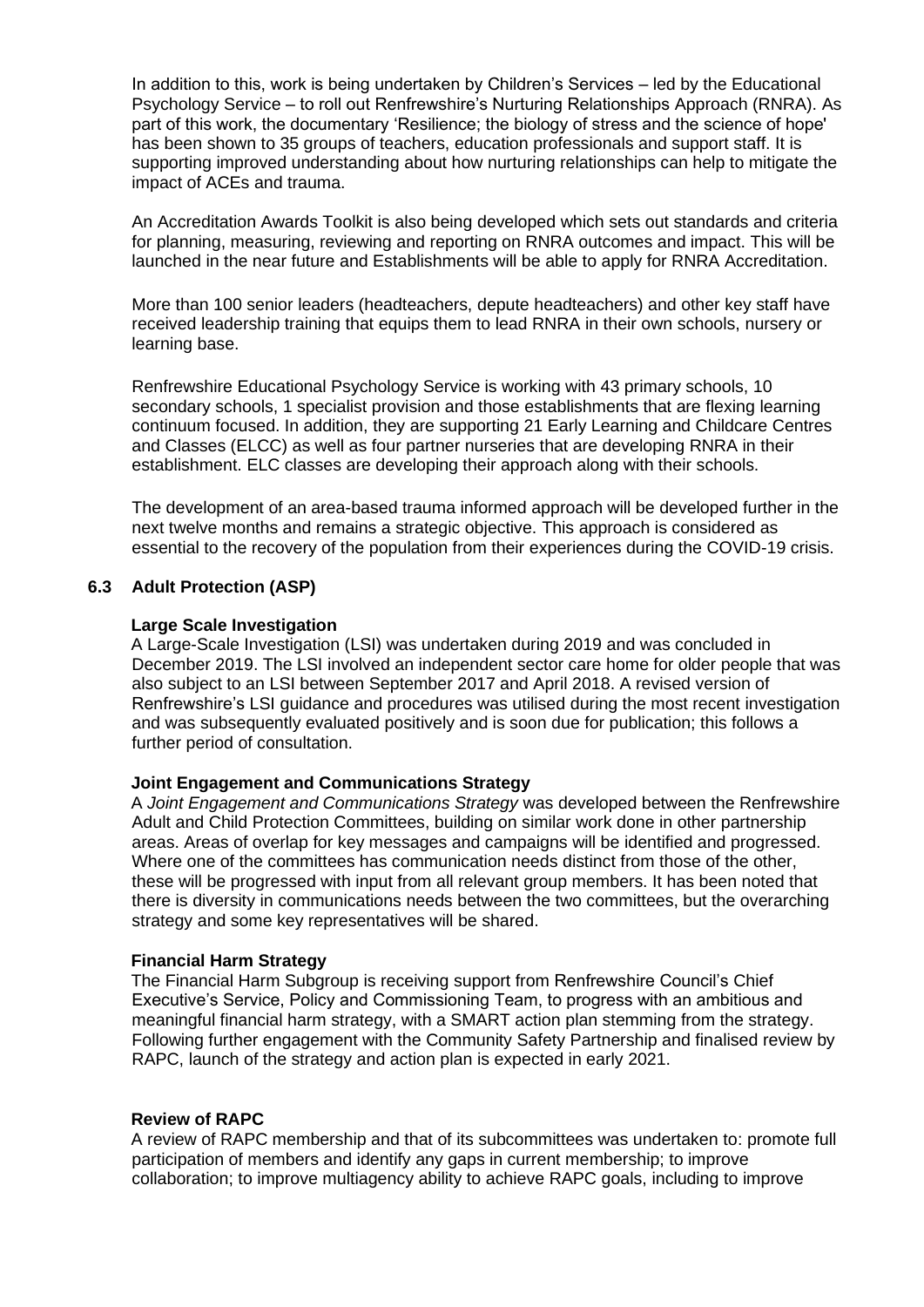outcomes for adults at risk of harm in Renfrewshire; and to better understand the challenges faced by RAPC members.

The review also considered RAPC's fulfilment of statutory responsibilities. The review identified that the establishment of a new subcommittee was warranted to ensure fulfilment of RAPC's functions relating to quality assurance and self-evaluation activity; the Continuous Improvement Subcommittee was created. A quality assurance framework has been developed and the subcommittee will oversee single and inter-agency evaluation of adult protection activity in Renfrewshire. This subcommittee will also oversee a biennial programme of larger-scale, multi-agency self-evaluation activity. The subcommittee will seek to expand the use of service user and carer engagement in ASP continuous improvement activity.

#### **Training Needs Analysis**

A training needs analysis e-survey was issued across the adult protection partnership in September 2019. The purpose of the questionnaire was to establish the extent of knowledge, experience and training that has taken place in relation to adult protection and the requirement for further learning in Renfrewshire. The information will be taken forward in clear actions as part of the training strategy and to develop the 2020 inter- and single-agency ASP training calendars. This will supplement information received from a similar electronic survey conducted as part of the RAPC self-evaluation 2018. All respondents confirmed awareness of adult protection, with 80% stating that they had good or excellent understanding.

#### **Adult Protection National Significant Case Review (SCR) Framework**

The Scottish Government formally launched the Adult Protection National Significant Case Review (SCR) Framework on 5<sup>th</sup> November 2019. The purpose of the framework is to provide a consistent approach to conducting Adult Protection Significant Case Reviews and to improve the dissemination and application of learning both locally and nationally. Renfrewshire's own SCR Guidance and Procedures will be updated in 2020, building on the national framework. Local guidance includes recognition of governance arrangements for significant case reviews within Renfrewshire, including the role of Chief Officers.

#### **Collaboration with Scottish Fire & Rescue Service**

The development of a new Renfrewshire Local Fire and Rescue Plan presents the Scottish Fire and Rescue Service (SFRS) with new opportunities to deploy its Prevention & Protection (P&P) assets across Renfrewshire in support of the Chief Officer's Public Protection Priorities.

Strong collaboration links continue to be enhanced with all partners across Renfrewshire and SFRS' engagement teams will have a strong focus on evidence-based initiatives, working closer and in a more collegiate way with all stakeholders across Renfrewshire. This approach will allow our P&P resources to develop stronger relationships and ensure that the most vulnerable across our communities receive the right level of support and care to reduce risk and improve wellbeing, with a clear focus on positive, measurable outcomes. The information sharing protocol (ISP) between Renfrewshire Council, the Renfrewshire, HSCP and NHS Greater Glasgow and Clyde has also been reviewed and enhanced.

#### **Adults at risk of going missing**

The Herbert Protocol is a simple risk reduction tool to be used if an adult with care and support needs goes missing. The protocol has been extensively and successfully rolled out across most Police forces and partnerships across England, with positive feedback about its use when evaluated. Use of the protocol in other areas has focused specifically on people with dementia.

Police Scotland K-Division, with the support of its partners, including RAPC, has extended use of the protocol to any adults at risk of going missing in the community. This will not be restricted to adults with dementia. The 'K' Division protocol now includes adults at risk of going missing for any reason, including learning disability, dementia, acquired brain injury, or mental health problem. It will not be restricted to use with care homes or people living in their own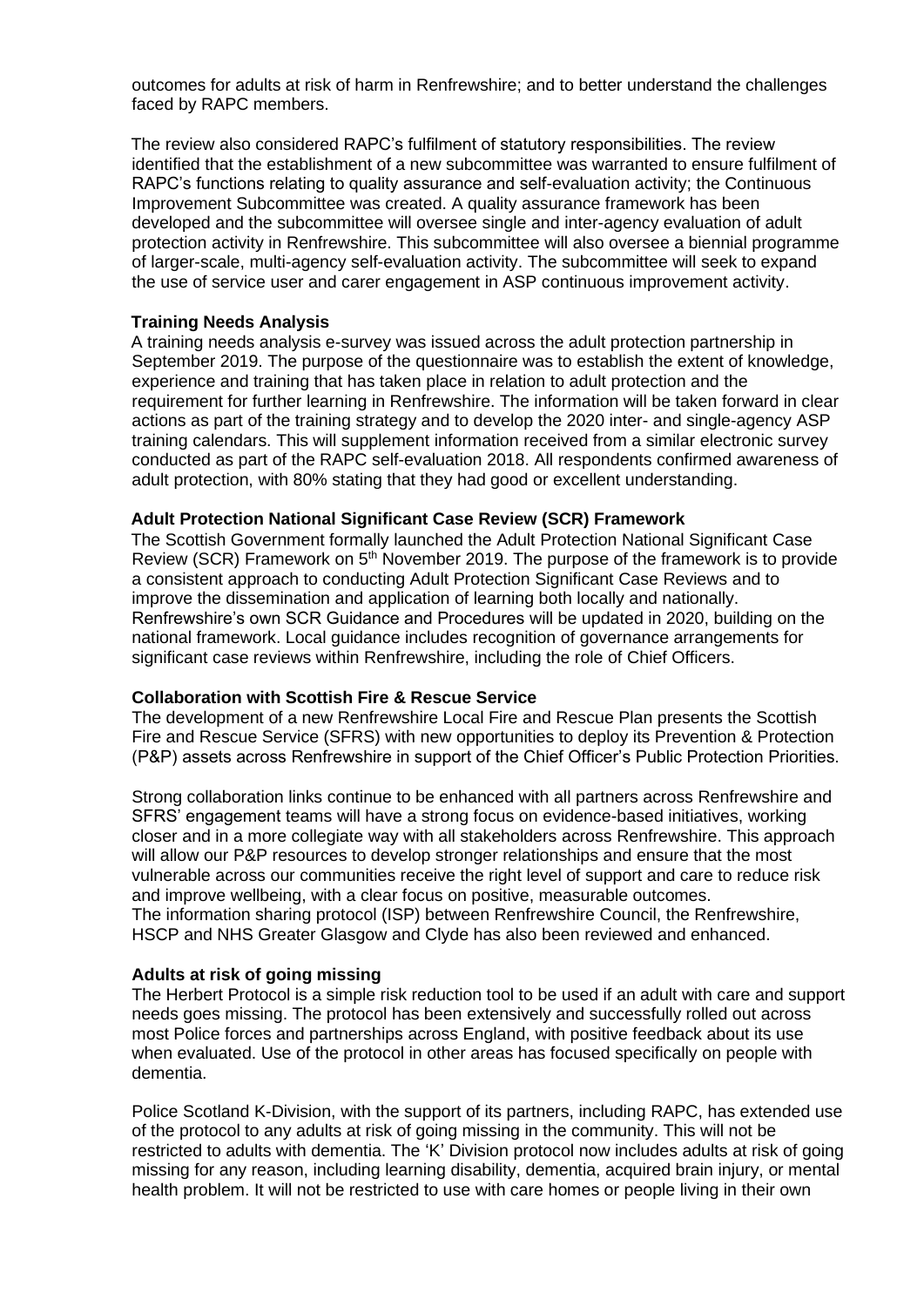homes but will extend to use for anyone at risk of going missing in any community care setting, including the home of relatives.

Renfrewshire submitted a successful application to participate in the National Missing Persons Framework Implementation Project, which will enable us to receive support from Missing People, tailored to current processes and specific local needs, to develop good practice relating to people at risk of going missing. The submission involved collaboration of several partners, including the Renfrewshire HSCP; Renfrewshire Communities, Housing and Planning (Public Protection); Renfrewshire Children's Services; the Community Safety Partnership; and K-Division of Police Scotland.

The project will involve:

- Reviewing the response to missing through mapping and understanding current policies, guidance and practice relating to missing persons.
- Consulting on and developing policies and protocols around Return Discussions and information sharing.
- Delivering free, tailored training sessions to local professionals working in this field.
- Sharing best practice and learning related to the implementation of The National Missing Persons Framework for Scotland.
- Building awareness of support services available from Missing People which can allow our partners to focus resources on the operational response to missing persons.
- The launch of a Good Practice Toolkit for professionals to use day-to-day.

#### **Joint Inspection of Adult Support and Protection**

On 07 January 2020, the Care Inspectorate, Her Majesty's Inspectorate of Constabulary in Scotland (HMICS) and Healthcare Improvement Scotland (HIS) formally notified Renfrewshire Health and Social Care Partnership (HSCP) and Renfrewshire Council that they would be undertaking a joint inspection of adult support and protection arrangements in the Renfrewshire partnership area commencing on 16 March 2020.

The onsite phase began as scheduled but due to the Covid-19 emergency not all activities were completed. From the 50 file samples of adults at risk of harm only 23 social work, police and health records were read. None of the 40 recordings of initial inquiry episodes for which no further adult protection-related action was required were reviewed. However, the inspectors were able to undertake an analysis of the staff survey (562 responses); review the supporting evidence; and consider the position statement. The inspectors also considered the findings of the self-evaluation of ASP activity undertaken in Renfrewshire in 2018, which focused on initial inquiry episodes; these findings contributed to their conclusions from the current inspection activity.

As a result of COVID, no formal report will be produced however the Care Inspectorate has agreed to provide some reflections which will be presented to the Integration Joint Board.

#### **6.4 Gender Based Violence**

Renfrewshire's Gender Based Violence Strategy 'Equally Safe in Renfrewshire' has adopted and embraced the national priorities on gender based violence which were set out by the Scottish Government in Equally Safe. These priorities are seen as appropriate long-term goals and guide all work in Renfrewshire.

The impact of the strategy is monitored annually in line with the established evaluation framework. In line with the Scottish Government's reporting schedule an annual return will be submitted online identifying Renfrewshire's current position and progress made against the Equally Safe Performance Framework and Quality Standards. The annual progress report was approved by the Chief Officers' Group in September 2019.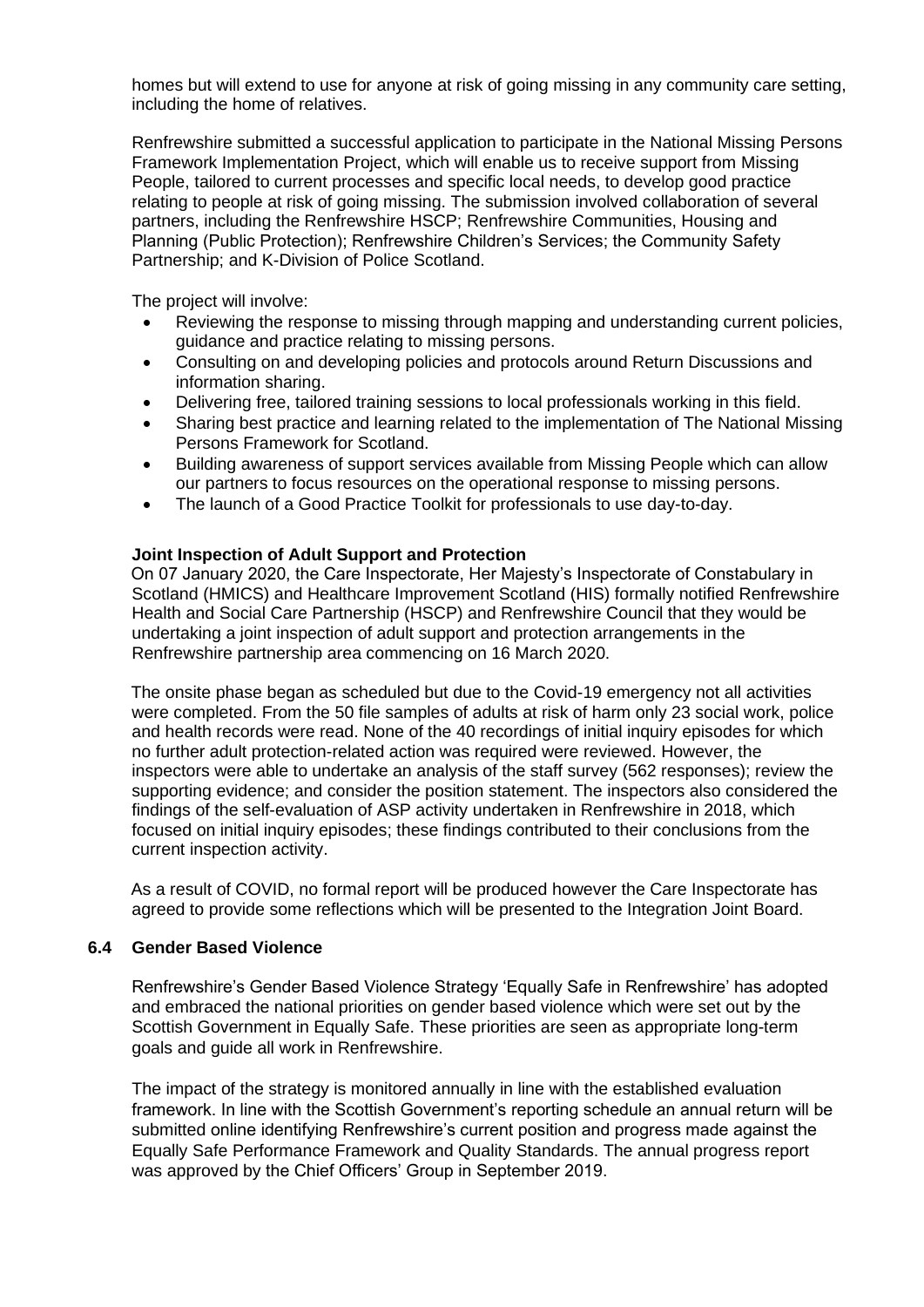Our vision is that "Renfrewshire is a place where Gender based Violence is not tolerated and where victims, perpetrators and communities are supported to address its causes and consequences". The strategy focusses on four key priorities:

- 1. Ensure strong partnership working within Renfrewshire's GBV Strategy Group.
- 2. Provide high quality local services which meet the needs of victims and address the behaviour of perpetrators.
- 3. Improve the knowledge, skills and behaviour of local workers around GBV through training.
- 4. Improve the knowledge, skills and behaviour of the wider community around GBV training and awareness raising activity.

The performance of the Renfrewshire GBV Strategy Group was assessed against the Equally Safe Quality Standards and Performance Framework and a report submitted to Scottish Government in July 2019. Of the 38 measures Renfrewshire fully met 23 and partly met 11 – areas for action were included in the group's action plan.

Key achievements for 2019/20 include:

- MARAC Chair arrangements were reviewed following the introduction of the new domestic abuse legislation.
- Police Officers in 'K' Division have attended SafeLives training on identifying and responding to coercive control.
- 11 GBV training courses have been delivered to 68 staff across Renfrewshire since April 2019.
- The sensitive routine enquiry audit of Community Mental Health and Health Visiting services found that 97% and 90% of service users had been asked about their experience of abuse.
- A multi-agency approach to the Early Protective Messages (EPM) programme is underway. 398 staff have received training on the approach (137 HSCP Children's Services and Specialist Children's Services staff, 49 Social Work staff, 212 Early Years Education and Childcare Practitioners). The programme has been implemented in 25 Partnership and 12 Local Authority Early Years Establishments. All 74 Early Years Establishments will be trained to implement the programme by May 2020.

The focus for the 2019 16 days of Action Campaign was around raising awareness about the Domestic Abuse (Scotland) Act 2018 and increasing workforce skills. A range of activities were undertaken over 2019/20 in support of this:

- Annual Reclaim the Night March The theme for the 2019 march was "Coercive and Controlling Behaviour – This is what it looks like". Our local young people were encouraged to get involved and they provided a fabulous range of display materials and presentations.
- Practitioners Seminar This attracted over 60 local workers from a range of services and departments. The seminar continued with the theme "This is what it Looks Like" and focused on coercive and controlling behaviour and its impact on victims
- The SafeLives research into survivor's experience of support service in Renfrewshire and provided a range of one day training events looking at issues such as child sexual exploitation, rape and sexual assault.

On 13 November 2019, Renfrewshire Council established an employee policy for domestic abuse. The policy was implemented during the 16 days of action against domestic abuse and aims to:

- Demonstrate the Council's commitment to supporting employees who have been impacted by domestic abuse;
- Encourage a supportive culture where employee's feel confident to seek support and assistance in a confidential setting:
- Raise awareness of support provisions available through the Council and its partners.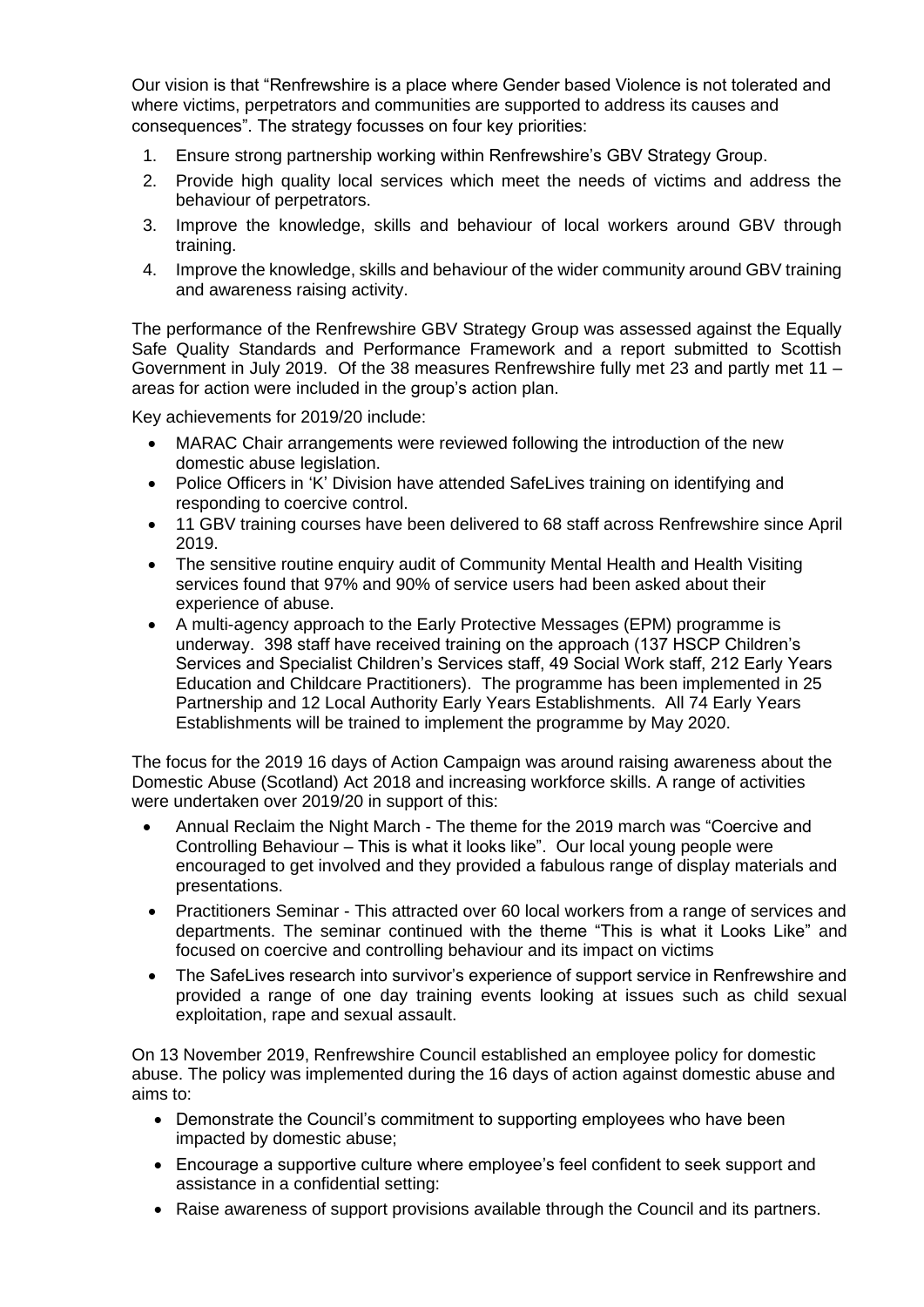- Provide managers and employees with advice and guidance to ensure the confidential handling of situations arising from domestic abuse;
- Meet all legislative requirements;
- Set out the Council's position in relation to addressing the behaviour of employees who are perpetrators of domestic abuse.

Employees who experience domestic abuse can request up to 10 days paid Safe Leave per leave year under the Council's Special Leave Policy to seek help and support for themselves and their families. The leave allows employees to:

- Attend medical appointments and counselling;
- Attend legal proceedings;
- Seek safe housing;
- Visit legal advisors or support agencies, for re-housing or re organising childcare, or for other relevant appointments;
- Liaise with the Police and other support organisations.

By preparing and implementing this policy, Renfrewshire Council is "taking a stand" by assisting and supporting employees who suffer from domestic abuse, tackling employees who are perpetrators of domestic abuse and assisting managers in identifying the signs of domestic abuse.

#### **6.5 Community Safety and Public Protection**

#### **Serious Organised Crime / Counter Terrorism**

Community Protection operates within the prevent space – best understood in relation to Counter Terrorism but also applicable to organised crime and relates to understanding and tackling issues of vulnerability and community dynamics which can lead to exploitation such as human trafficking, cyber-crime, drugs, missing persons, anti-social behaviour, violence. The aim of community protection is to work on a multi-agency basis to seek to avoid, delay or reduce the need to engage expensive long term and resource intensive support packages that would otherwise be implemented by social services and health.

Resilience and the effectiveness of individual services can be increased if related areas of activity are brought together and managed in joint teams / services. Community protection and prevention requires us to better understand and mitigate vulnerabilities that could lead to criminal or harmful activities, and support individuals and communities to better outcomes. Increasingly this requirement is being driven by a statutory agenda and expectations set out in national guidance – Counter Terrorism (Prevent), Domestic Abuse, Missing Persons and Human Trafficking all being examples where the statutory expectation and national guidance around mitigation and prevention have increased since 2015, and the impact of which are being considered as the review progresses.

Success requires co-ordinated multi-agency working and interventions and the development of appropriately targeted diversionary and intervention activities. Community Protection services in Renfrewshire have made good use of data, evidence and intelligence to target resources to best effect and to monitor and evaluate impact. Much of this has been collected from across partners through information sharing approaches and protocols. This is a key area of strength for the work currently undertaken within Renfrewshire. Confidence amongst partners in proportionate sharing and use of intelligence and data (in particular through the community safety partnership hub) has strengthened working relationships across partners and led to significant joint successes in targeted operations and interventions that require confident and resilient multi agency approaches. This has particularly benefited town centre management of anti-social behaviour and violence; human trafficking; counter terrorism (prevent); domestic abuse and missing persons. Opportunities exist to build on these foundations and extend the targeted use of intelligence and evidence to further harden and strengthen the community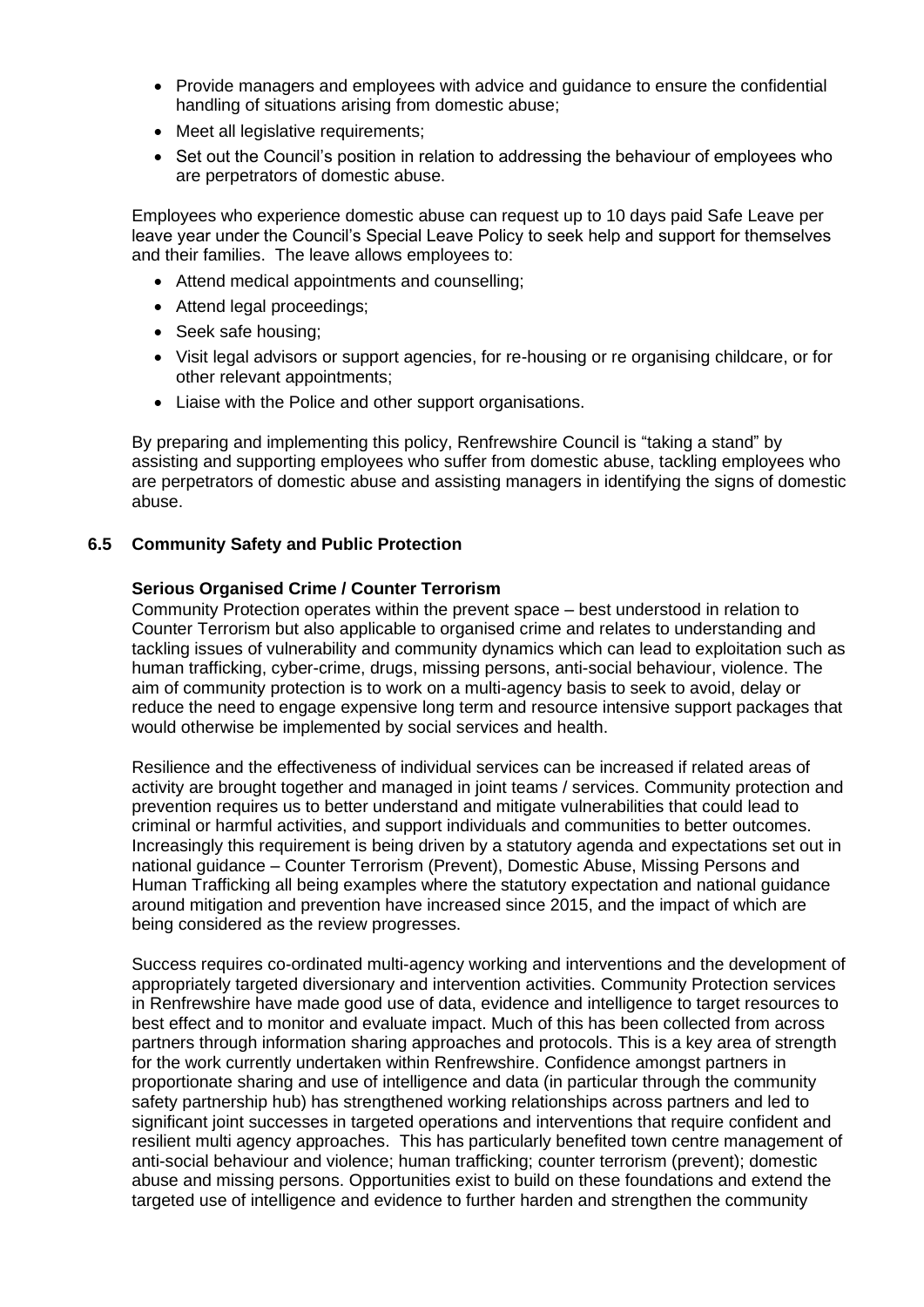against organised crime groups and to pre-emptively target particularly vulnerable individuals and communities and support them to improved outcomes. Some of these have been highlighted through the Collaborative Leadership training programme undertaken during 2019 in relation to frauds and scams and some have been identified in relation to national programmes around organised crime and counter terrorism. National approaches have a particular focus on improved use of data and intelligence in relation to Trading Standards and licensing activities in order to combat organised crime groups and will be facilitated by closer working and management relationships that include licensing alongside other community protection regulatory services.

#### **National Prevent Agenda**

#### **Prevent Professional Concerns Duty Guidance Update**

During 2019 / 2020 Renfrewshire Council continued to assist with the work being led by the Home Office to update the PREVENT Professional Concerns Duty Guidance and process following the latest legislative changes set out in the Counter Terrorism and Security Act and CONTEST Guidance 2018. This included ongoing work with the Scottish Government to assist them in developing the most recent Scottish specific Prevent guidance.

Over the summer of 2019, events were held across 11 locations in England, Scotland and Wales engaging with 144 participants, and along with sector-based engagement, capturing over 700 responses. The Council and Police Scotland were represented at events held in Glasgow. Several key themes emerged from this engagement which the Home Office are now proposing to incorporate into the new guidance which they are intending should better meet the needs of PPC Chairs and panel members. The Guidance was delayed due to the COVID-19 lockdown period and it is anticipated that it will now be issued during late summer 2020.

Submissions made during the consultation process so far reflect broad support for the direction of travel which indicates the continued delivery of the PPC process very much as it currently stands in Renfrewshire. While clear governance arrangements are required and should be evidenced by Council's the guidance should not be overly prescriptive and allow for flexibility around local CPP arrangements reflecting the needs and organisational structures in each community.

Similarly the need has been expressed not to be prescriptive in the arrangements for how frequently PPC's meet and conduct business - the important thing being to ensure that arrangements are in place to get all the relevant parties round the table in response to cases quickly - for local arrangements to address how best to achieve this and to meet the needs of case being discussed. In Renfrewshire so far, representation has varied from case to case to reflect the particular circumstances of each case and a standing meeting would not have been the best way to achieve this kind of focus or speed of response

In terms of determining the responsibility for hosting PPC's the Renfrewshire response indicated that it is important that the principles of residence are retained as this facilitates the development of effective relationships between professionals within an area and key establishments that may take in residents from other areas. - ie residential and secure care establishments. The current process where the PPC is held by the authority where the person is currently resident works well and makes sense – any other approach is likely to lead to inconsistency in how various establishments are expected to support and respond to Prevent referrals when their current residents might be under the Social Work care system in a number of different authorities.

Prevent Professional Concerns Case Conferences (PPCs) in Renfrewshire continue to be chaired by the Council SPOC as part of the wider Public Protection arrangements and governance. The process has worked well with 8 PPCs being held to date and has led to the right level of representation from other services and agencies at meetings as required and this continued during the lockdown period in 2020 with PPC's being held using digital platforms.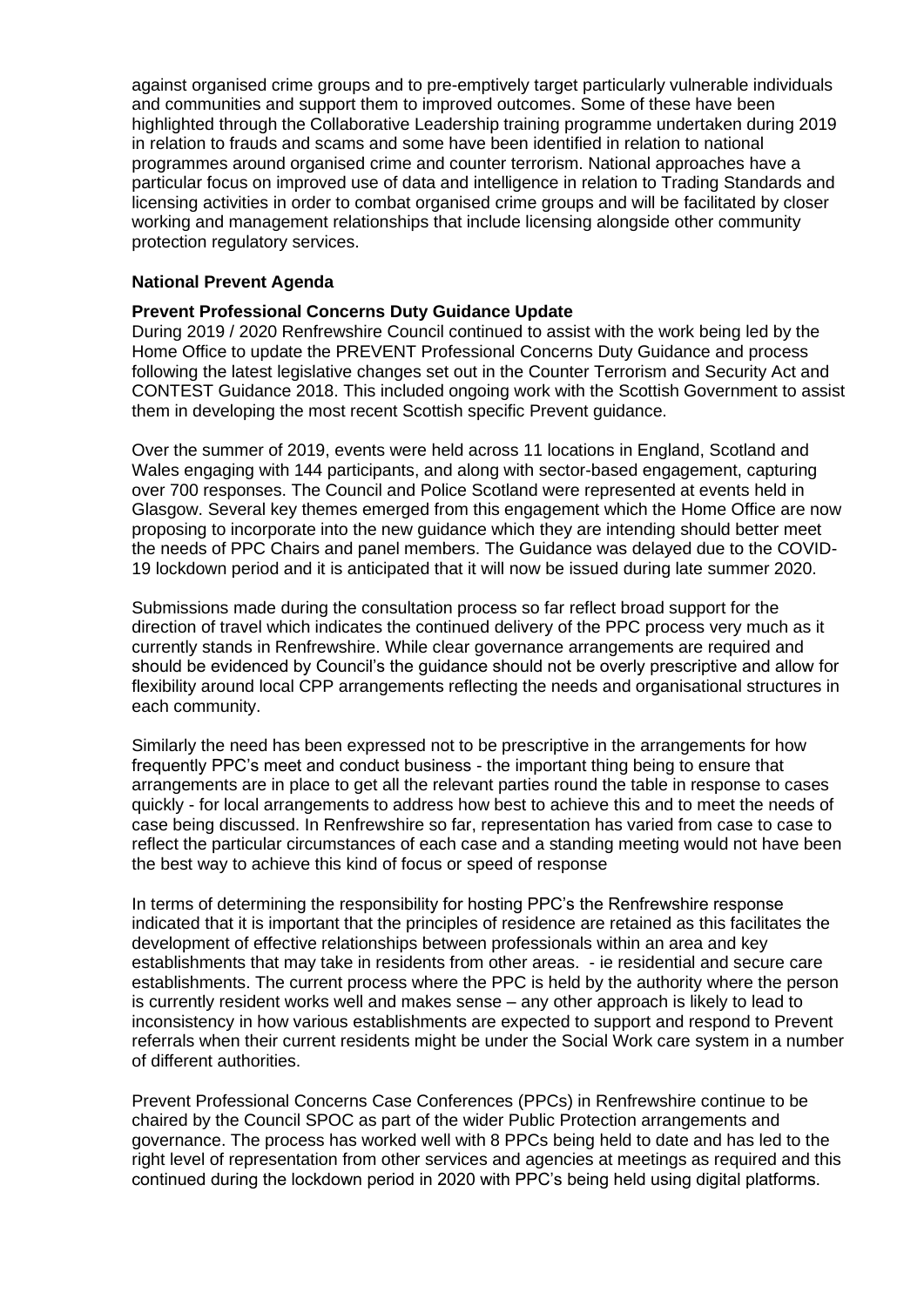Renfrewshire is viewed as having established a good working model for PPCs in Scotland by both the Home Office and Scottish Government including Police Scotland.

# **Information Sharing Protocol**

An updated Information Sharing Protocol for community protection has now been agreed and signed by the relevant parties – Renfrewshire Council, Inverclyde Council and Police Scotland. Community Partners have also signed up. This is a significant step as it covers the whole of Police K Division with a wide-reaching information sharing protocol that supports the proportionate and relevant sharing of information between a range of public and third sector partners for a range of public protection purposes. It gives clarity and confidence in the appropriate sharing of information that will protect individuals and communities from coming to harm and supports a range of interventions including daily tasking, MARAC, Counter Terrorism and Serious Organised Crime. So far it is believed to the be first of its kind in Scotland.

#### **Training and awareness**

The latest iteration of counter terrorism awareness training - ACT (Action Counters Terrorism) has been rolled out throughout the Scottish Fire and Rescue Service in Renfrewshire and the Community Protection (Prevent) Steering Group has agreed that Police Scotland will support delivery of a similar programme of training for key Council and Partner services. This training effectively replaces and updates the previous WRAP training which has been rolled out since 2015. At the same meeting it was also agreed that a programme of bespoke training would be developed for residents at Kibble and The Good Shepherd and if successful this could be tailored and rolled out for mainstream school pupils.

#### **Prevent Training Event**

The Community Protection (Prevent) Steering Group agreed to develop a bespoke training event. This will be supported by the Scottish National Prevent Delivery Unit as well as the Divisional Counter Terrorism officers and will include a Prevent PPC Table \top Exercise which has already been successfully rolled out in some other areas. The event will be aimed at partners and services that might need to participate in a PPC process at some time and will focus on the types of issue and concern that may lead to a referral - the importance of the Notice – Check - Share approach and the types of outcome or processes that are involved in responding to a Prevent referral including some of the interventions that might be used. A Home Office expert has been secured to lead some of the key sessions. The event was originally scheduled to be held during April 2020 but has been tentatively rescheduled to be held during October 2020.

# **COSLA Guidance for Local Authorities on Human Trafficking and Child Exploitation**

During 2019/2020 CoSLA released guidance intended to support Local Authorities to develop good practice to identify, refer and support victims of human trafficking and exploitation, and disrupt and deter criminal activities. Human Trafficking is a significant and growing concern – highlighted by media coverage during 2019 of the tragic deaths of Vietnamese nationals in Essex. There have been a number of instances of Vietnamese people having been identified as potential victims of trafficking in Renfrewshire. There are also ongoing and successful joint operations with Border Force and Police Scotland to target the trafficking of individuals through Glasgow Airport from Eastern Europe for use in the sex trade.

The COSLA guidance has 8 parts and the Community Protection (PREVENT) Steering Group will lead on this agenda for Renfrewshire embedding relevant actions within its action plan:

- **Part 1 -** Provides the definition of the crime of human trafficking and exploitation in Scotland, and the legislative and strategic context which underpins our work in this field.
- **Parts 2, 3 and 4 –** Provide an overview of the ways in which local authority staff may come across victims of human trafficking and exploitation, the instances in which local authority staff may identify victims, and the means by which local authorities are required to refer and support victims and deter and disrupt criminal activities. They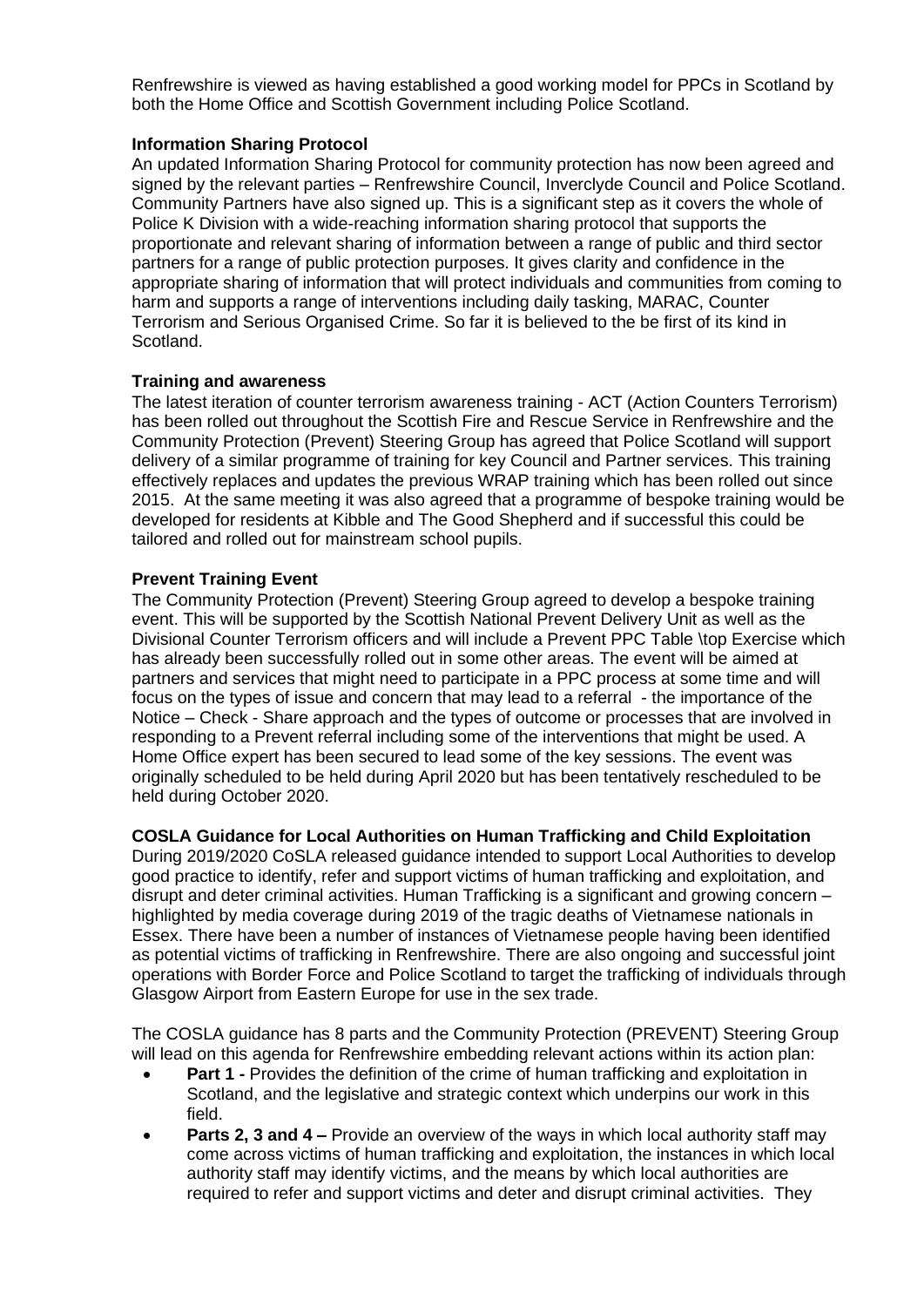outline approaches in partnership working and include a checklist of some of the common potential signs of trafficking and an overview of the purpose and the benefits of the National Referral Mechanism (NRM), and the referral process.

- **Part 5 -** Considers local authorities' duties to safeguarding and supporting adult and child victims. There is a flowchart of the referral and support process, and a fact sheet outlining key consideration which providing support
- **Part 6 -** Outlines local authorities' specific powers to disrupt and deter criminal activity via regulatory and licensing duties, community safety partnerships, and responsible procurement practices to seek to remove human trafficking and exploitation from supply chains
- **Parts 7 and 8 -** provide a directory of useful websites and resources, including a list of training providers and a suite of tools that can be used for awareness raising and training.

# **Collaborative Leadership Programme**

A group of 17 staff from key partners working in Renfrewshire completed the inaugural partnership Collaborative Leadership Programme by undertaking an analysis and review of the work undertaken by the Community Safety Hub and presenting their findings to the Community Protection Chief Officer Group in June 2019. Each group highlighted potential areas for improvement that would build on the success of the current model. Participants came from partners including Renfrewshire Council, Police Scotland, Scottish Fire and Rescue Service, Scottish Ambulance Service, the Star Project, Bridgewater Housing Association and the NHS.

Following the formal classroom training, Officers from the cohorts presented to the Management Team within Communities and Public Protection on some issues noted including:

- Frauds and Scams / Financial Harm
- Visibility of the hub and its work
- Participation and involvement of key partners
- Terms of reference
- Evidence of success / performance
- Infrastructure improvements

From the meetings, actions were taken to implement some of the findings and these have been incorporated into the Communities, Housing and Planning Services Service Improvement Plan 2020 – 2021.

# **Public Space CCTV – strategic review of camera locations**

Renfrewshire Council currently has 57 public space CCTV cameras covering Paisley, Johnstone and Renfrew Town Centres. These cameras and the 24 hr coverage of the images has been critical in investigating and preventing some of the most significant and violent incidents that have taken place in recent years, that might otherwise have been unsolved or have escalated and resulted in the death or severe injury of innocent people.

Using up to date data from both Police Scotland (Storm) database and Renfrewshire Council (Civica) database, a strategic review of CCTV cameras was undertaken in January 2020. Data was also used on the number of times cameras have been used for incidents by CCTV Operators and anecdotal information/experience from the CCTV Operators about which cameras need to be used and why.

From this strategic review, Communities and Public Protection have confidence that cameras remain in the correct location and have identified gaps that exist within Town Centres whilst developing a potential wish-list for the expansion of public space CCTV wider across Renfrewshire. This information will be essential to support any capital funding bids as well as options to secure the on-going revenue costs associated with the work – especially if this were from 3rd party sources.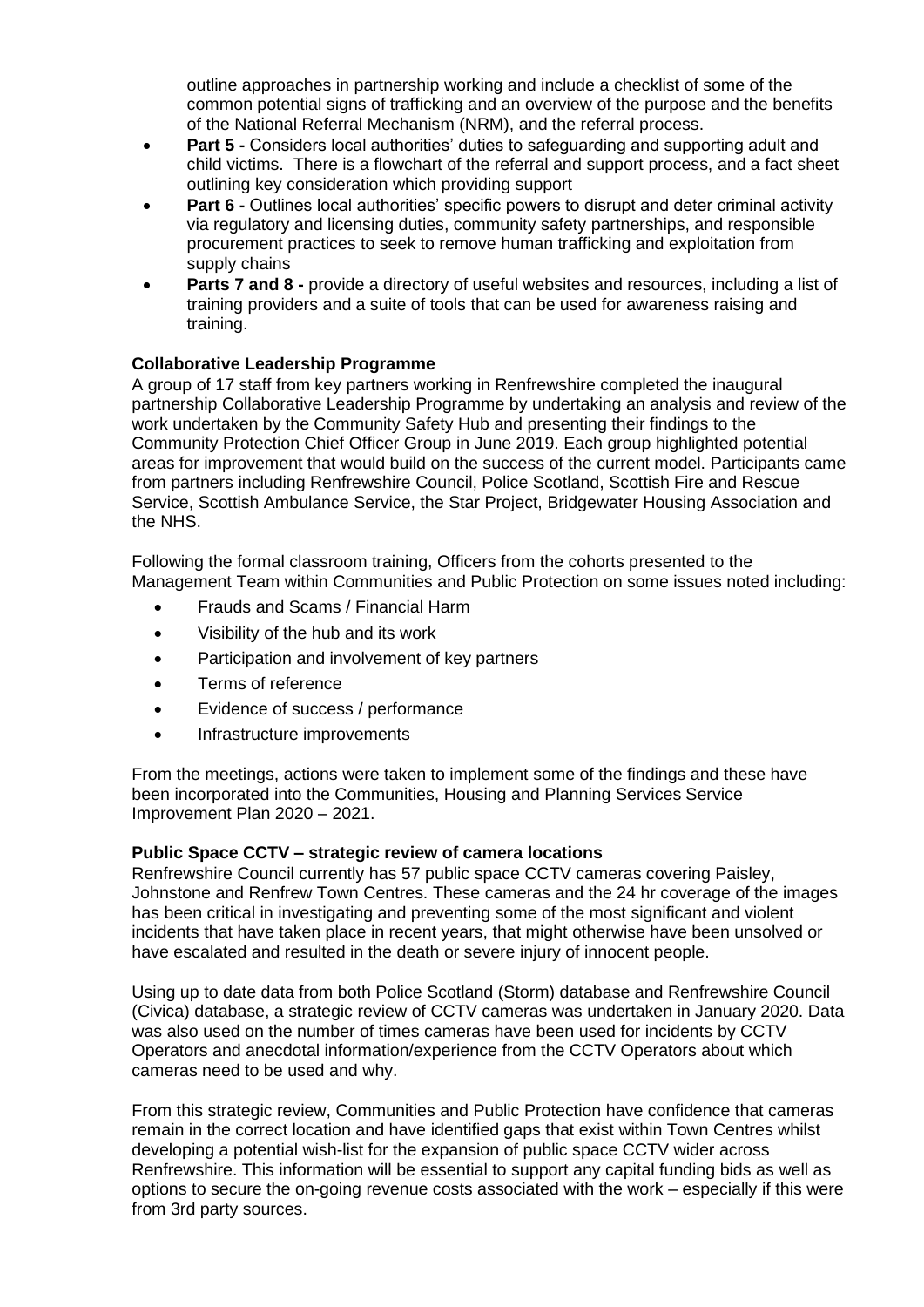In addition to public space CCTV, investment has also been put into mobile CCTV including upgrades to the mobile CCTV vehicles and infrastructure as well as portable cameras used for anti-social behaviour investigations and fly tipping. To protect key assets in Renfrewshire, discussions were undertaken to ensure that the Paisley Town Hall and Museum were protected whilst being renovated.

An additional 8 CCTV cameras have been installed and fed back to the CCTV Control Room within the Renfrewshire Community Safety Hub. This will allow the cameras to be monitored on a 24-hour basis and enable them to be used wider to deter and detect crime in Paisley Town Centre.

As a "proof of concept" for Renfrewshire, the Council worked with Boston Networks to trial the use of "point to point" cameras using Wi-Fi technology. This is in line with recommendations made by one of the Collaborative Learning Groups and has been implemented in other local authorities, however, it is essential that the cameras work continuously (don't drop the signal) and there is no lag in transmission to the CCTV Control Room. This technology is being piloted and used for both sites.

Within Renfrewshire Community Safety Hub, work was completed to link a monitor from the CCTV Control Room into the Conference Room within the Hub. This will allow partners to see first-hand what the CCTV Operator is seeing on their computer screen within the Conference Room when it is being used as a Joint Agency Control Centre (JACC) for major events e.g. Halloween Parade. This will free up the CCTV Control Room to allow the Operator to focus on their work without interruption and will enhance the information available to the JACC.

# **Responding to COVID-19 - Shielding and Vulnerability, Local Assistance Team Support**

During the lockdown period over 1,800 Group 1 Shielding and Group 2 vulnerable residents within Renfrewshire have required emergency food provisions, through the Local Assistance Team, and, a further 829 vulnerable people have been supported with food provision from internal referrals. A total of 756 customers have been supported through a prescription delivery service. The Scottish Government has been to pause the requirement for shielding on 31 July and at that time support for those requiring it moved to mainstream services or community neighbourhood hubs if the suppression of the virus continues at the current rate then it is likely that this will remain the position.

From the continuous weekly welfare calls, most customers indicated that they no longer required the emergency food provision support well in advance of the date for pausing shielding. During the welfare calls the needs of customers were explored to ensure that, where appropriate, customers are linked into relevant support from mainstream services, partners and the volunteers and third sector agencies working with the neighbourhood hubs. This includes support with getting access to food and medicine, where appropriate.

The Local Assistance Team has also sought to make contact with people on the local shielding list. There are 6253 customers are on the shielding list and over 99% of these customers have been contacted. Where contact has not been made directly by the team, it is been checked through the HSCP with GP's and by the Renfrewshire Wardens who conducted domiciliary visits to check on the customer's welfare.

Contingency planning has been undertaken to ensure that there are robust plans in place in the event of a future wave of the virus, a local lockdown or a spike in Test and Protect cases.

#### **Test and Protect Model**

The Test and Protect Model went live across Scotland on Thursday 28 May 2020. A national team took over "routine" cases from 13 July 2020, whilst "complex" cases will still be passed to local health boards to undertake tracing of close contacts with support from local authorities.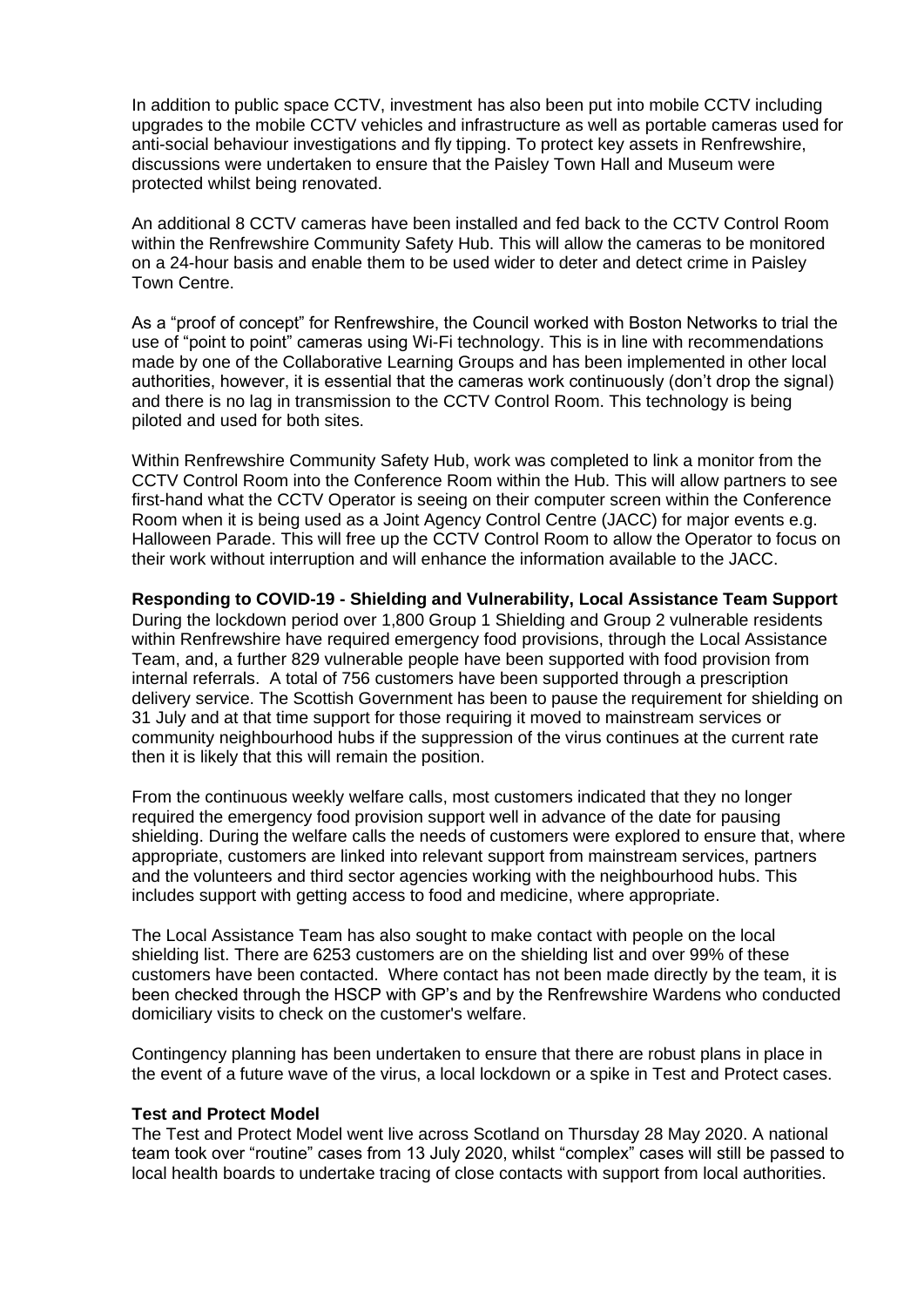[The Health Protection \(Coronavirus\) \(International Travel\) \(Scotland\) Regulations 2020](http://www.legislation.gov.uk/id/ssi/2020/169) came into force on 8 June 2020 requiring all passengers entering the UK to complete a Public Health Passenger Locator Form. Discussions remain on-going with Public Health Scotland and the Greater Glasgow and Clyde Health Board around arrangements for quarantine for travellers who do not have a suitable address to reside at but have entered Scotland via Glasgow Airport. Due to low numbers of travellers to date, this has not been as issue, however, as numbers increase so does the potential requirement for quarantining.

## **Environmental Health and Trading Standards**

Under the Health Protection (Coronavirus) (Restrictions) (Scotland) Regulations 2020, extensive work was undertaken to support businesses both during the lockdown period and as more normal service delivery options were beginning to fully open across Renfrewshire. This has involved practically every member of staff being involved in one way or another.

A targeted, partnership approach was undertaken between Renfrewshire Council (EH&TS and Licensing) and Police Scotland to target licensed premises at the point they began to reopen and while some problems were noted, these were rectified promptly without the need for formal enforcement action.

Complaints and enquiries continue to be received on a daily basis from both the public and businesses due to the ever changing legislation and guidance, which is proving extremely challenging to resource – however in the main both businesses and the public have responded well to the challenges imposed by the lockdown period and to the changes in the way that services need to be provided when living with COVID-19.

# **Multi Agency Public Protection Arrangements and Community Justice**

The strategic arrangements in relation to Multi Agency Public Protection Arrangements (MAPPA) continue to be overseen by the MAPPA Strategic Oversight Group, which exists across the six local authorities, previously under North Strathclyde Community Justice Authority. Information in relation to the workings of MAPPA, statistics, annual aims and objectives and work undertaken are included in the MAPPA Annual report. The most recent report covers 2018/19 and can be found on the Renfrewshire criminal justice website.

# **6.6 Community Justice**

# **Improving community understanding and participation in community justice**

Community Justice Renfrewshire held a partnership event – Time for Change – at Johnstone Town Hall in March 2020. This event brought together a wide range of stakeholders with local and national speakers, to reinforce the importance of understanding community justice issues and promote partnership working. This event was a positive step in the reinvigoration of the partnership. The event was well attended, and feedback from the workshop sessions showed that delegates had gained a better understanding of community justice issues and the aspirations of Community Justice Renfrewshire.

Feedback highlighted that the event had provided the opportunity for people to better understand how their role aligned with the aims and goals of the partnership. Delegates indicated that they were keen to be involved in future work and would welcome the opportunity to be involved in the partnership at different levels – for example, being involved in working groups, strategic groups and focus groups etc. It was intended that this event be followed up with further actions – including the development of subgroups and workshops however due to the Covid-19 pandemic this work has been postponed at this time and will be followed up as soon as reasonably practicable.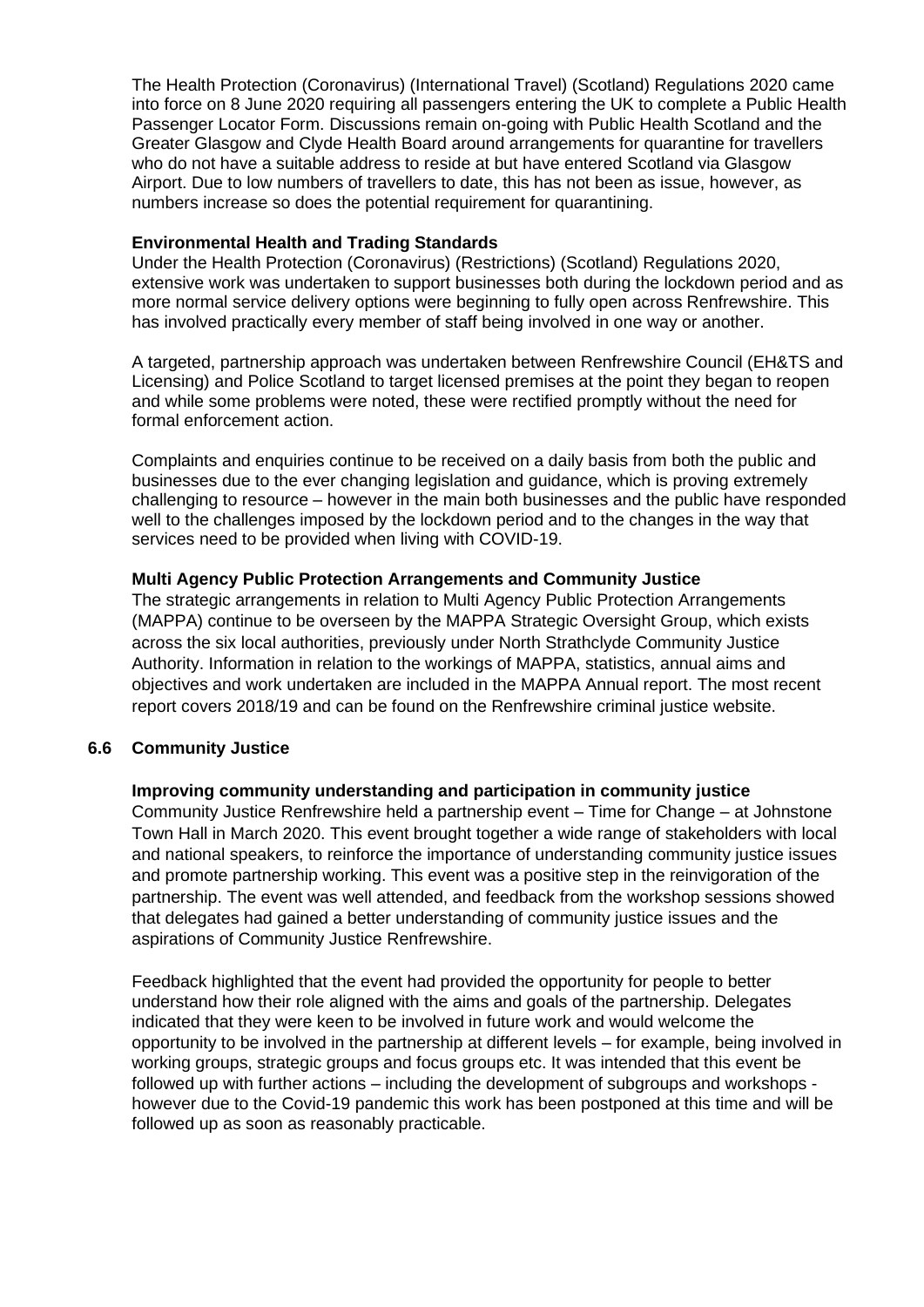## **Improving the employability pipeline for people with convictions and those who are homeless or at risk of homelessness**

The 'Just Learning – Skills for Employment Project' was rooted in the concept of a cross cutting partnership approach that recognises multiple benefits can and must be delivered to help those engaged move their lives onto a more productive and sustainable path. The project was funded through a successful joint bid to the Scottish Government's Employability Innovation and Integration Fund. It was delivered and managed by a multi-agency steering group.

The successes of this project were noted at its conclusion through external evaluation. It was noted at the conclusion of the project that it had only just scratched the surface, and that more needed to be done. Invest in Renfrewshire subsequently agreed to mainstream the project until 2022. The steering group has now evolved into the Employability, Homelessness and Justice Group which now feeds into The Local Employability Partnership and Renfrewshire's No One Left Behind Strategy. Work is underway to identify new initiatives which will benefit this client group through this multi-agency partnership approach.

# **Tackling homelessness for prison leavers**

Renfrewshire Council, in partnership with Turning Point Scotland, have been delivering a Housing First pilot. The pilot is targeted at people with a history of issues such as, repeat homelessness, non-engagement with support services, substance misuse, offending etc.

The key objectives of Housing First are to:

- provide a person-centred service and be creative and flexible when supporting service users;
- respect and listen to service users and involve and encourage them to make decisions about the service they want;
- help to address housing support and addiction issues to enable a service user to make positive changes in their life;
- encourage service users to lead full and active lives, achieve their aspirations and become involved in meaningful activities; and
- provide an equal and non-judgmental service.

The pilot was initially funded to support 10 service users. Due to Turning Point Scotland securing funding from Big Lottery, the service was able to be delivered to up to 20 service users. The Big Lottery funding came to an end in March 2020.

The following Community Justice practitioners work together within Low Moss Prison on a weekly basis:

- Homeless Services New Start officer
- Housing Addictions Liaison Officer
- EIIF Just Learning project Coordinator (employability services)

This has allowed for improved sharing of information between the partners and ease of access to a range of services for prisoners prior to their release.

# **Raising awareness of services and pathways available in Renfrewshire which support people to improve mental health and wellbeing.**

Community Justice Renfrewshire continues to support Active Communities in developing and promoting their new Renfrewshire Women's Centre. 'KAIROS 'is based in Johnstone and is funded through the Robertson Trust. It seeks to be a safe, welcoming and respectful service offering a variety of opportunities and activities for women generally, including those with convictions, providing good connections to other local services.

Strong links have been made with criminal justice social work. Women undertaking community payback orders, including supervision and unpaid work, are provided with placements which have been a positive step in their rehabilitation.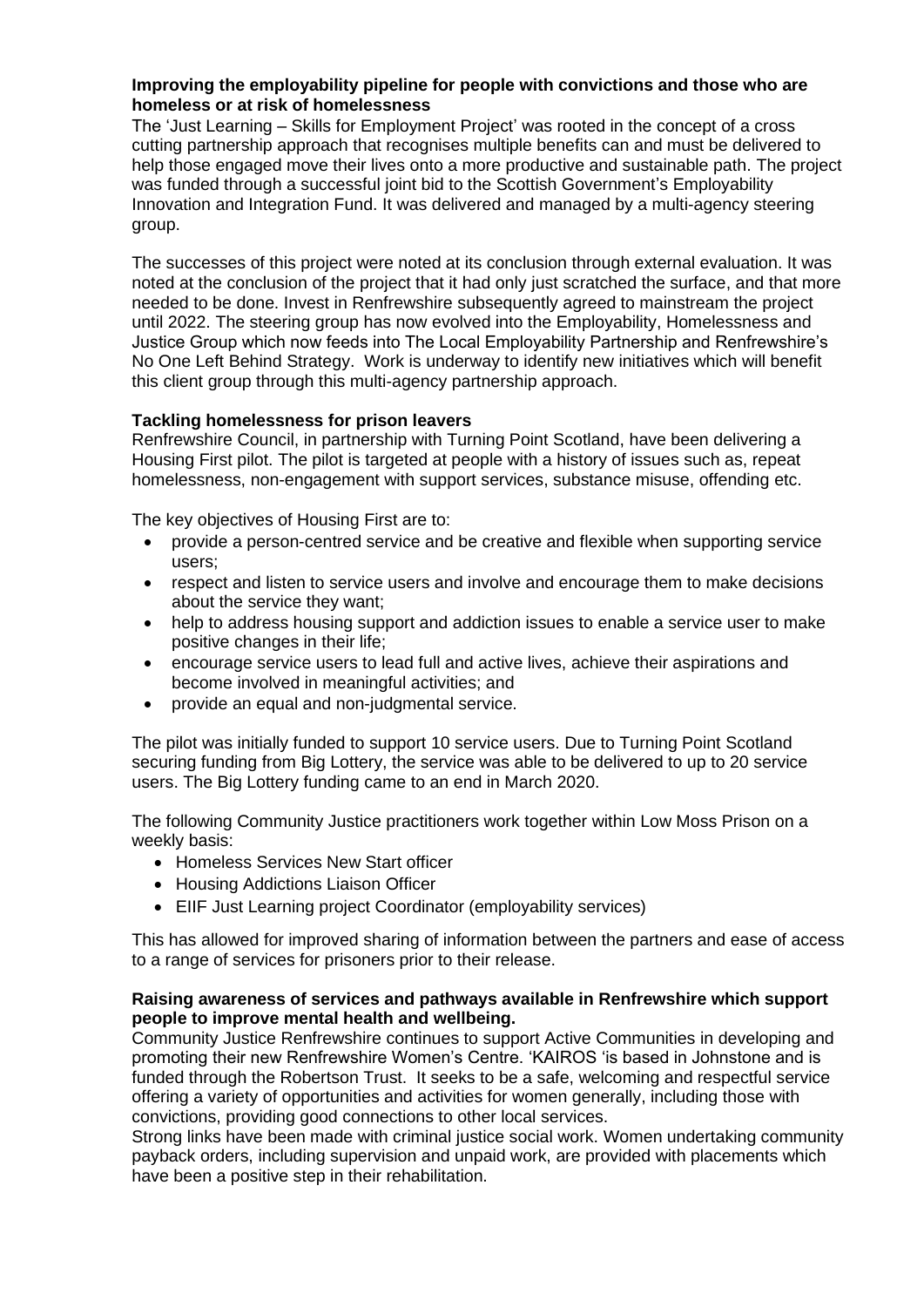Joint working between Community Justice Renfrewshire and Renfrewshire Alcohol and Drug Partnership have enabled a successful funding proposal through the Scottish Government's Change Fund. The 'Just Recover' project aims to improve the clinical pathways into addiction services for People with convictions in Renfrewshire. A Community Justice Development Worker – Addictions has been recruited and will be based and line managed within Renfrewshire Addictions Service. Work is currently underway to report on the progress of year two of the plan (2019/20) to Community Justice Scotland which will be published in September 2020.

# **6.7 Renfrewshire Alcohol and Drug Partnership (ADP)**

# **COVID-19**

The impact of Covid-19 at the end of the reporting period has resulted in the need for services to continually adapt to meet the needs of individuals affected by alcohol and drugs. This has also had an impact on work in the partnership's strategic priority areas. This has meant that, in some cases, they have been delayed or postponed but these will remain a priority as we move forward.

# **Alcohol and Drug Related Deaths**

The ADP Drug Deaths Action Plan continues to be a working document with key areas for action identified, including the continued distribution of naloxone to ensure maximum coverage in conjunction with key partners including the Alcohol and Drug Recovery Service, Housing and Homeless, pharmacies and families.

Renfrewshire ADP has updated the local Drug Deaths Action Plan which outlines key priorities for preventing deaths. This includes investigating all drug related deaths and trends, the continued distribution of naloxone and reviewing areas for intervention. In 2018, there were 50 drug related deaths in Renfrewshire compared to 38 the previous year representing an increase of 31.6%, but is a 28.6% increase on the 5 year average of 36.It is envisaged that this rising trend has continued into 2019 but official data has been delayed by National Records for Scotland.

The provision of the Festive Overdose Awareness Campaign has also continued. This includes targeted distribution of naloxone along with advice and support around overdose. Collaborative working continues with the creation of the Drug Action Partnership Group led by Police Scotland with the key aim of preventing and reducing the number of drug related deaths in Renfrewshire.

The rate of alcohol related deaths has increased from 32.4 in 2017 (per 100,000) 16+ to 37.8 (per 100,000) 16+ in 2018. There are plans to develop a process similar to drug deaths to ensure information is captured in relation to each alcohol related deaths to identify any potential areas for intervention. This is currently being led by the Scottish Government.

# **Recovery Orientated Systems of Care**

The outcome of the Independent Review of Alcohol and Drug Services has reached the implementation phase. This will inform a change programme to shape a new, fully integrated alcohol and drug service, including the provision of a Specialist GP Shared Care Team. In addition to this, premises have been secured for the development of a Recovery Hub for Renfrewshire – individuals with lived experience will have a key role in developing this resource. The Recovery Hub will be supported by a range of disciplines including Peer Workers. Navigator posts (who are based at the Royal Alexandra Hospital) have been recruited with the key aim of offering support to individuals to connect with local community services.

Youth Connections, a third sector partner, has secured funding for the development and delivery of a Young Person's Recovery Service in Renfrewshire. The service will be delivered applying a three-tiered approach focusing on prevention and education as well as providing one to one recovery sessions.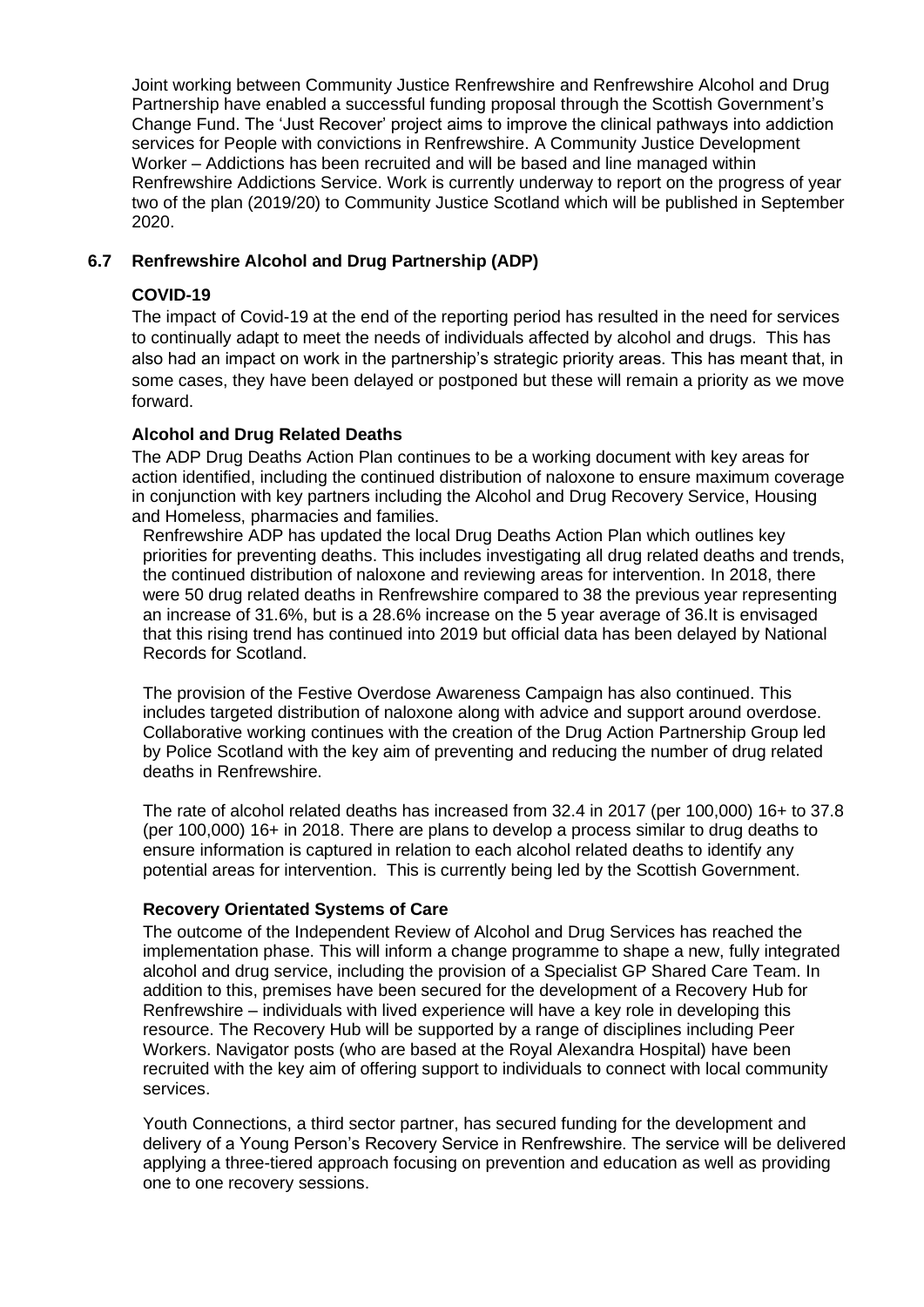# **Prevention**

The Alcohol and Drug Partnership has provided funding to recruit a Health Improvement Lead for Licensing to enhance how alcohol licensing applications are responded to. The aim of the post has been to provide clarity for the Licensing Board on the potential adverse impact of alcohol from what is proposed by the applicant at a local level. This has included working with partner agencies to provide local data on other aspects such as antisocial behaviour as well as health data. In addition, and where appropriate, responses have included requests for certain conditions which the premises have to comply with to limit any adverse impacts. The HSCP has received 25 licensing applications for comment.

The delivery of alcohol and brief interventions (ABIs) continue to be a priority for the ADP. Current performance shows that there were 224 ABIs delivered as at March 2020 compared to 306 in the previous year. Funding has been provided for a dedicated resource to work with key partners to improve performance in this area.

# **6.8 Renfrewshire Alcohol and Drugs Commission**

When developing Renfrewshire's Community Plan 2017-2022, Renfrewshire Community Planning Partnership made a commitment to better understand how individuals, families and communities across Renfrewshire are impacted by alcohol and drug misuse. As a result, an independent Alcohol and Drugs Commission has been established. Since the beginning of 2019, significant work has been undertaken to establish and develop the work programme of the Commission. At the outset, Commission members agreed to consider support those with the highest need who are suffering the most severe disadvantage. In the meetings which have followed, the Commission - which comprises key national experts from across health and social care, housing, justice, third sector and higher education - has discussed how we currently support people affected by alcohol and drug use; our services across prevention and early intervention; recovery; the impact of trauma; and how we engage with children and young people.

One of the most important parts of the work of the Commission continues to be listening to the voices of those with lived experience: talking to service users, people in recovery and their families and carers. To hear these voices, Commission members have visited Renfrewshire services including the Sunshine Recovery Café, the Renfrewshire Men's and Women's Groups, Renfrewshire Family Support Group, and Renfrewshire Adolescent Drug and Alcohol Resource (RADAR). In addition, the members of the Commission have also engaged with frontline staff and Pastoral Care teachers in a series of focus groups. In January 2020. A Recovery Conversation event was held in partnership with the Sunshine Recovery Café. This event provided the opportunity for over 100 individuals from the recovery community (including family members) to meet with Commission members and give their views to the Commission.The Commission has also heard evidence from a range of services and organisations and experts to inform its recommendations

Due to the impact of the COVID-19 pandemic and subsequent lockdown, work is still ongoing to refine the key messages or recommendations that are beginning to flow from the work of the Commission. However, this work is a priority for the Chief Officers Group and will resume during late 2020.

# **6.9 Suicide Prevention**

Representatives from the Chief Officers Group received a presentation from the National Suicide Prevention Leadership Group (NSPLG) during Summer 2019 at a SOLACE Chief Executives meeting. The NSPLG was established to help drive implementation of the Scottish Government's [Suicide Prevention Action Plan \(2018\),](https://www.gov.scot/publications/scotlands-suicide-prevention-action-plan-life-matters/) which sets out a target to further reduce the rate of suicide by 20% by 2022 (from a 2017 baseline). A key action from the 2018 plan, was to develop appropriate reviews into all deaths by suicide.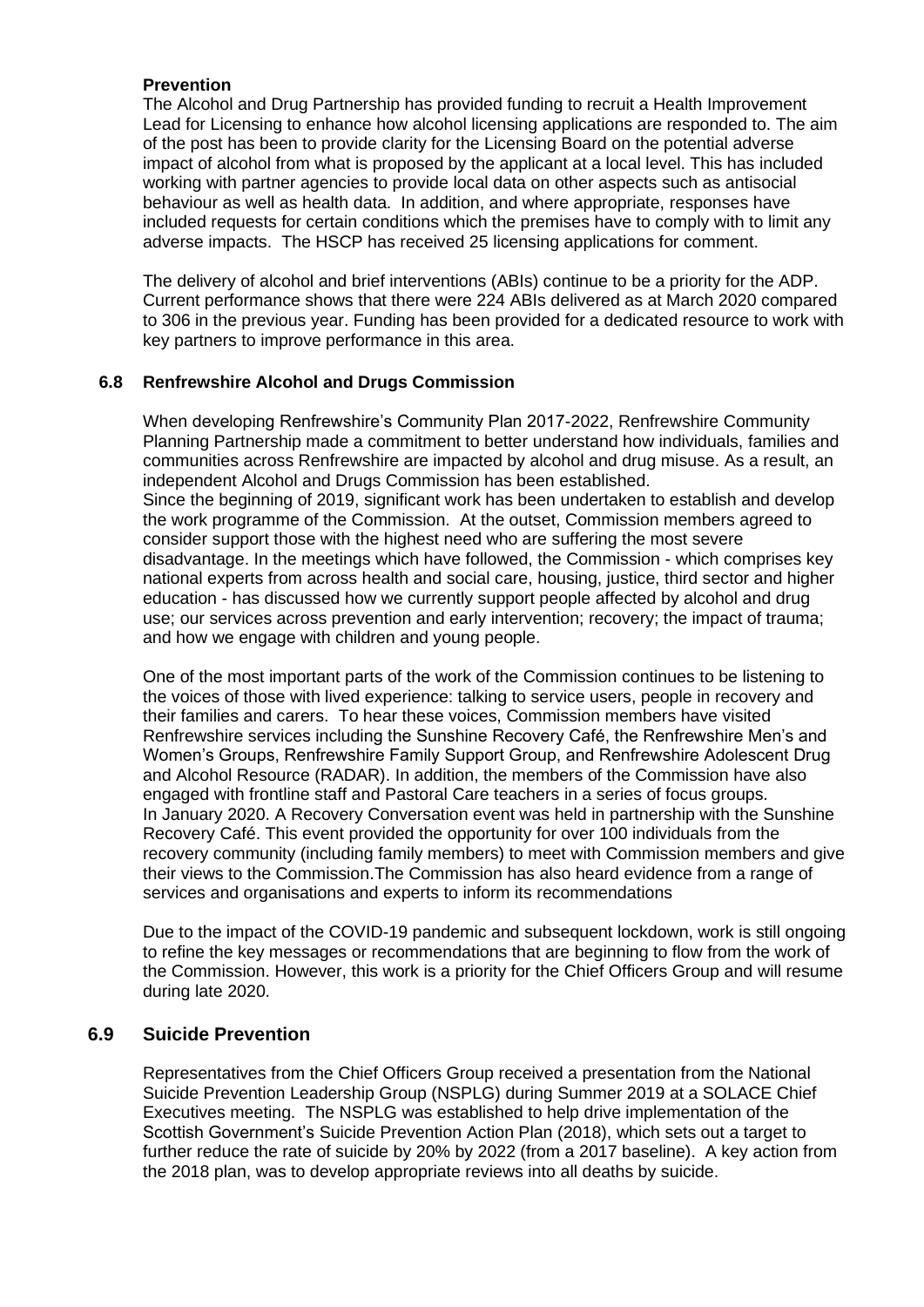Examples of best practice from other areas in Scotland were highlighted during the presentation and discussion, with particular discussion in relation to multi agency case reviews which were being piloted in some local authority/health board areas in Scotland following confirmation of death by suicide. A follow up discussion was held with NSPLG several weeks after the SOLACE meeting, with an offer made to link Renfrewshire officers to appropriate officers across NHS Highland and Ayrshire where the multi agency case review approach was being piloted. These case reviews are being used to identify and consider any learning that can be gained from each of these very tragic deaths with, family members involved also in the process. Following he reviews there is a commitment to taking forward learning and improvements on a multi-agency basis. Work to develop a Renfrewshire response is currently ongoing.

# **Choose Life Renfrewshire**

Renfrewshire's Choose Life Service Co-ordinator has a key role in implementing the Renfrewshire's suicide prevention action plan. The action plan focuses on developing a wide range of services and practical support, raising awareness, undertaking research to improve knowledge about suicide.

During 2019, approximately 180 members of staff have participated in the training sessions including:

- Suicide TALK
- safeTALK (Suicide Alertness for Everyone)
- ASIST (Applied Suicide Intervention Skills Training)
- SMHFA (Scotland's Mental Health First Aid adult version)
- What's The Harm ? (Self Harm Awareness)

In addition, a series of twilight sessions took place with Children's Services in relation to understanding suicide and self-harm. The service also supports community initiatives such as "No Substitute for Life and the annual Survivors of Bereavement by Suicide service held each year in January at Renfrewshire House.

Building on the links developed with Children's Services (Education) in 2019, a programme of training was agreed which would have run in its entirety until 30<sup>th</sup> June 2020. A total of 25 teachers, parents and pupils participated in workshops which were well recieved. Existing links with Erskine Day Hospital were built upon and a bespoke workshop was delivered on Suicide Prevention & Self Harm to 12 staff and veterans who attend the day hospital.

A comprehensive training programme was scheduled for 2020, however due to to COVID– 19 and restrictions on face to face training the programme was cancelled from  $17<sup>th</sup>$  March. This programme consisted of:

- ASIST (Applied Suicide Intervetion Skills Training) 5 courses
- SAFETALK (suicide Alertness for Everyone) 5 courses
- SMHFA (Scotland's Mental Health First Aid adult version) 3 courses
- What's The Harm ? (Self Harm Awareness) 2 courses
- Introduction to Mental Health (bespoke course) 2 courses

It is hoped that an alternative approach to deliering sessions will be developed to allow delivery of some training safely. It is anticipated that when Scottish Governement guidance permits, face to face training will recommence within that guidance. Challenges around this are anticipated to include: access to suitable venues and delivery of training to smaller groups than in previous years. This will present a challege in achieiving similar numbers of people trained as in previous years.

# **6.10 Review of Chief Officers Group**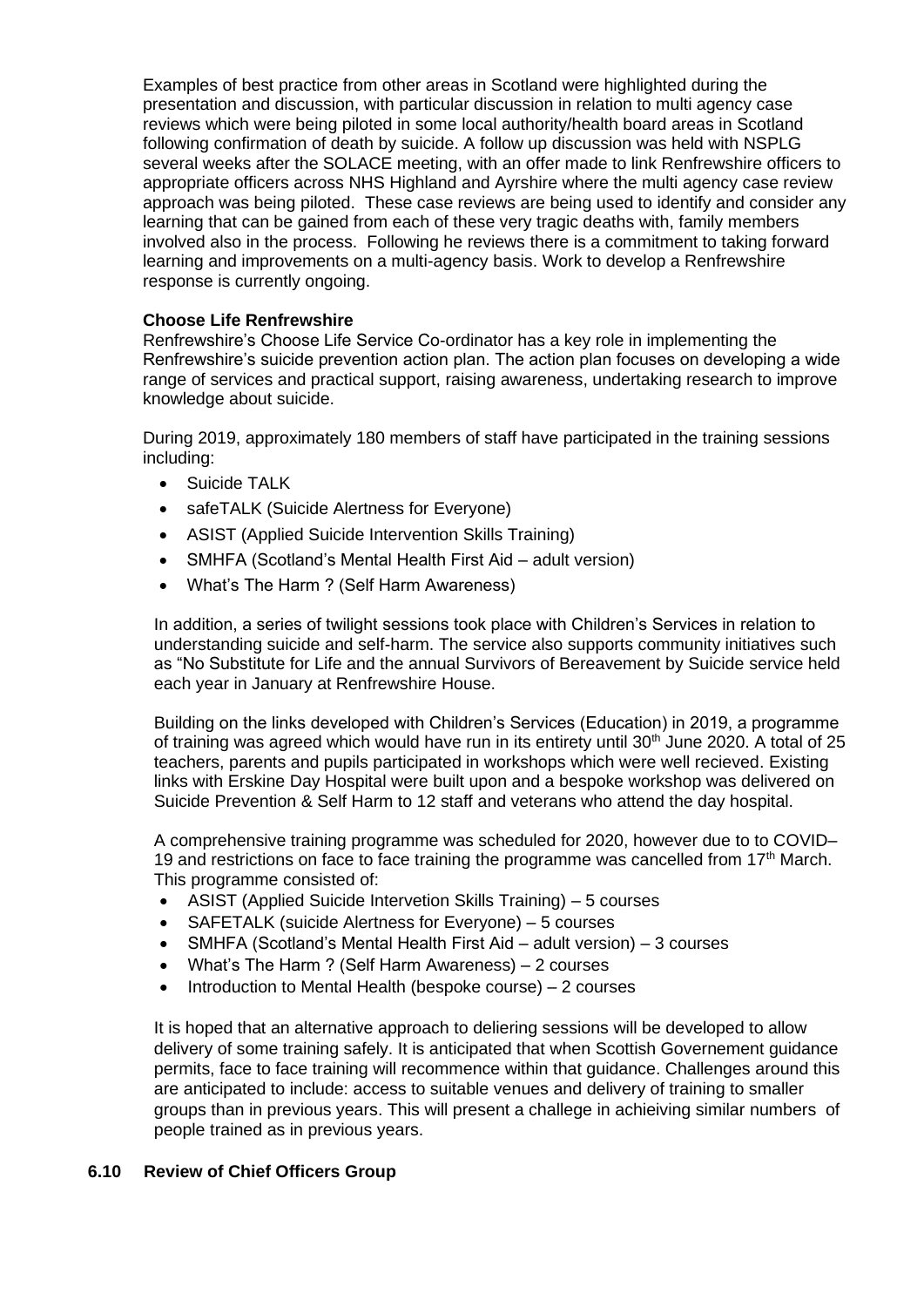At its meeting on the 21<sup>st</sup> November 2019, the Chief Officers Group greed to commission a review of the oversight arrangements for public protection. It was agreed that Duncan Macaulay, independent consultant and previously the Chief Social Work Officer for Edinburgh City and Orkney Islands Councils, be commissioned to undertake the review. Duncan also undertook the previous, comprehensive review in 2015. In addition to his very detailed understanding of the local governance structure, recommissioning Duncan Macaulay would also allow for an informed yet independent position to be reached as to whether current governance arrangements are operating as effectively as anticipated following the 2015 review, with options for further improvements identified for consideration by COG.

The review was undertaken from January 2020 onwards. It was originally intended to be concluded by March 2020, however, the COVID-19 pandemic and subsequent lockdown meant that a number of interviews with members scheduled for late March 2020 had to be postponed. The final interviews will be completed in summer 2020 and it is anticipated that the final draft report will be presented to COG in Autumn 2020 for consideration.

The review has involved:

- Consideration of the Terms of Reference for the COG;
- Consideration of the Terms of Reference for the associated sub groups;
- Review of a sample of COG reports:
- Interviews with COG members;
- Interviews with chairs of each of the sub groups;
- Consideration of good practice in other areas.

In terms of the Chief Officers Group specifically, the review considered:

- Role and remit in terms of supporting leadership, strategy and vision;
- Membership;
- Agenda-setting;
- Scrutiny of performance;
- Reporting arrangements;
- Clarity of lines of accountability; and
- Compliance with national guidance.

The review has also developed options for consideration in terms of the strategic structure of the governance arrangements/groups, as well as undertaking a similar process in relation to the Member Officer Group and its operation.

Through the course of the review, some emerging recommendations have allowed for updating of the Terms of Reference for Renfrewshire Adult Protection Committee. The independent consultant worked collaboratively with the independent chair of the committee and with the lead officer on this. The final report and recommendations will inform the future direction and functioning of the Chief Officers Group and, when agreed, will be implemented throughout 2020/21.

# **7. Strategic Focus**

As detailed in Section 3, Renfrewshire Community Protection Chief Officers Group is responsible for leadership, strategic oversight and scrutiny in relation to multi-agency public protection activity and practice in Renfrewshire. The group also regularly scrutinises performance information across all areas of community protection activity, focusing in on areas where there are changes in referrals, incidents or concerns reported, or where